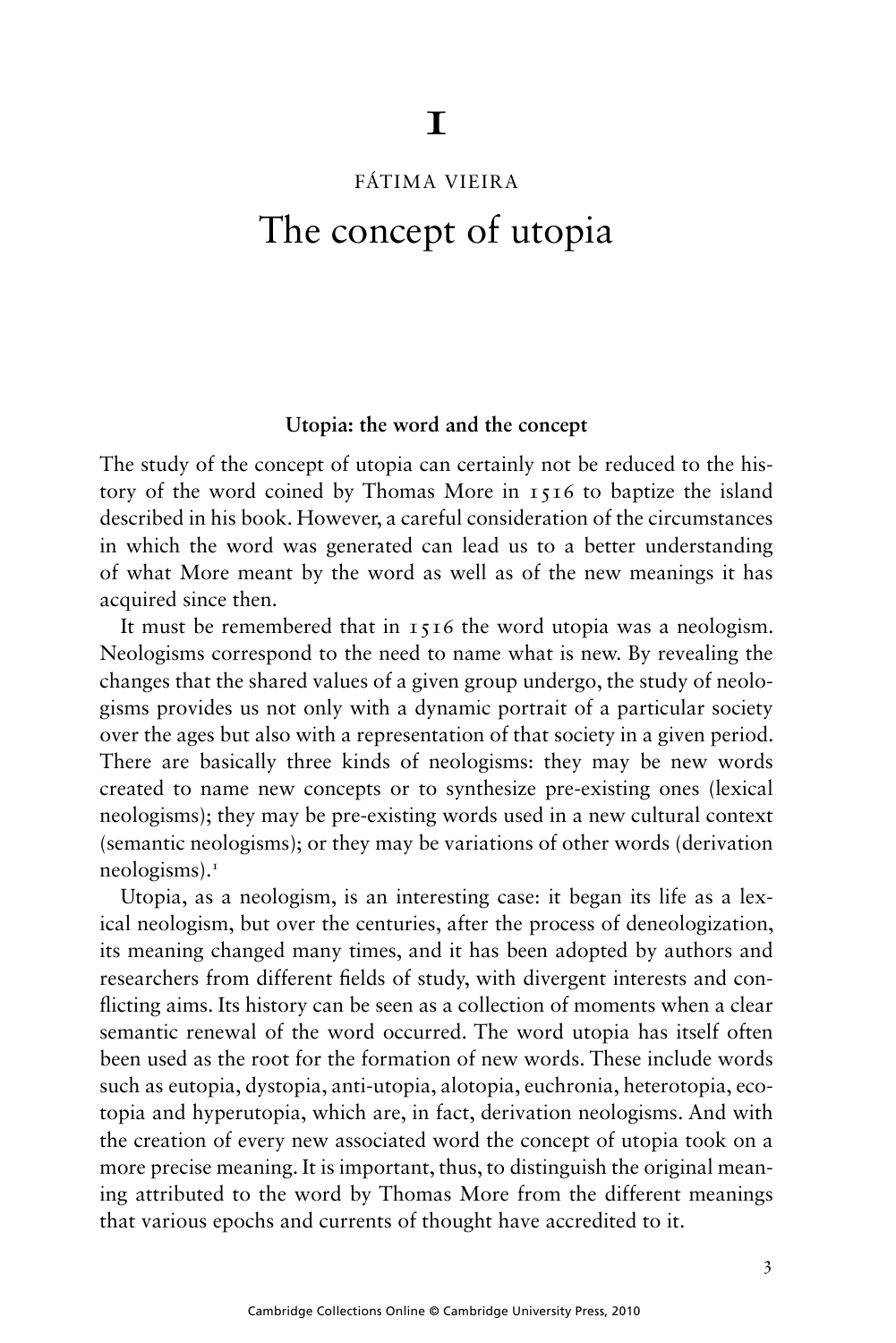The problem is that the first meaning of utopia is by no means obvious. More used the word both to name the unknown island described by the Portuguese sailor Raphael Hythloday, and as a title for his book. This situation resulted in the emergence of two different meanings of utopia, which became clearer as the process of deneologization occurred. In fact, though the word utopia came into being to allude to imaginary paradisiacal places, it has also been used to refer to a particular kind of narrative, which became known as utopian literature. This was a new literary form, and its novelty certainly justified the need for a neologism.

It is interesting to note that before coining the word utopia, More used another one to name his imaginary island: Nusquama. Nusquam is the Latin word for 'nowhere', 'in no place', 'on no occasion', and so if More had published his book with that title, and if he had called his imagined island Nusquama, he would simply be denying the possibility of the existence of such a place. But More wanted to convey a new idea, a new feeling that would give voice to the new currents of thought that were then arising in Europe. More's idea of utopia is, in fact, the product of the Renaissance, a period when the ancient world (namely Greece and Rome) was considered the peak of mankind's intellectual achievement, and taken as a model by Europeans; but it was also the result of a humanist logic, based on the discovery that the human being did not exist simply to accept his or her fate, but to use reason in order to build the future. Out of the ruins of the medieval social order, a confidence in the human being's capacity emerged – not yet a capacity to reach a state of human perfection (which would be impossible within a Christian worldview, as the idea of the Fall still persisted), but at least an ability to arrange society differently in order to ensure peace. This broadening of mental horizons was certainly influenced by the unprecedented expansion of geographical horizons. More wrote his *Utopia* inspired by the letters in which Amerigo Vespucci, Christopher Columbus and Angelo Poliziano described the discovery of new worlds and new peoples; geographical expansion inevitably implied the discovery of the *Other*. And More used the emerging awareness of otherness to legitimize the invention of other spaces, with other people and different forms of organization.<sup>2</sup> This, too, was new, and required a new word. In order to create his neologism, More resorted to two Greek words – *ouk* (that means not and was reduced to  $u$ ) and *topos* (place), to which he added the suffix *ia*, indicating a place. Etymologically, utopia is thus a place which is a non-place, simultaneously constituted by a movement of affirmation and denial.

But, to complicate things further, More invented another neologism, which was published in the first edition of his seminal work. This second neologism derives from the first, in its composition, and is to be found in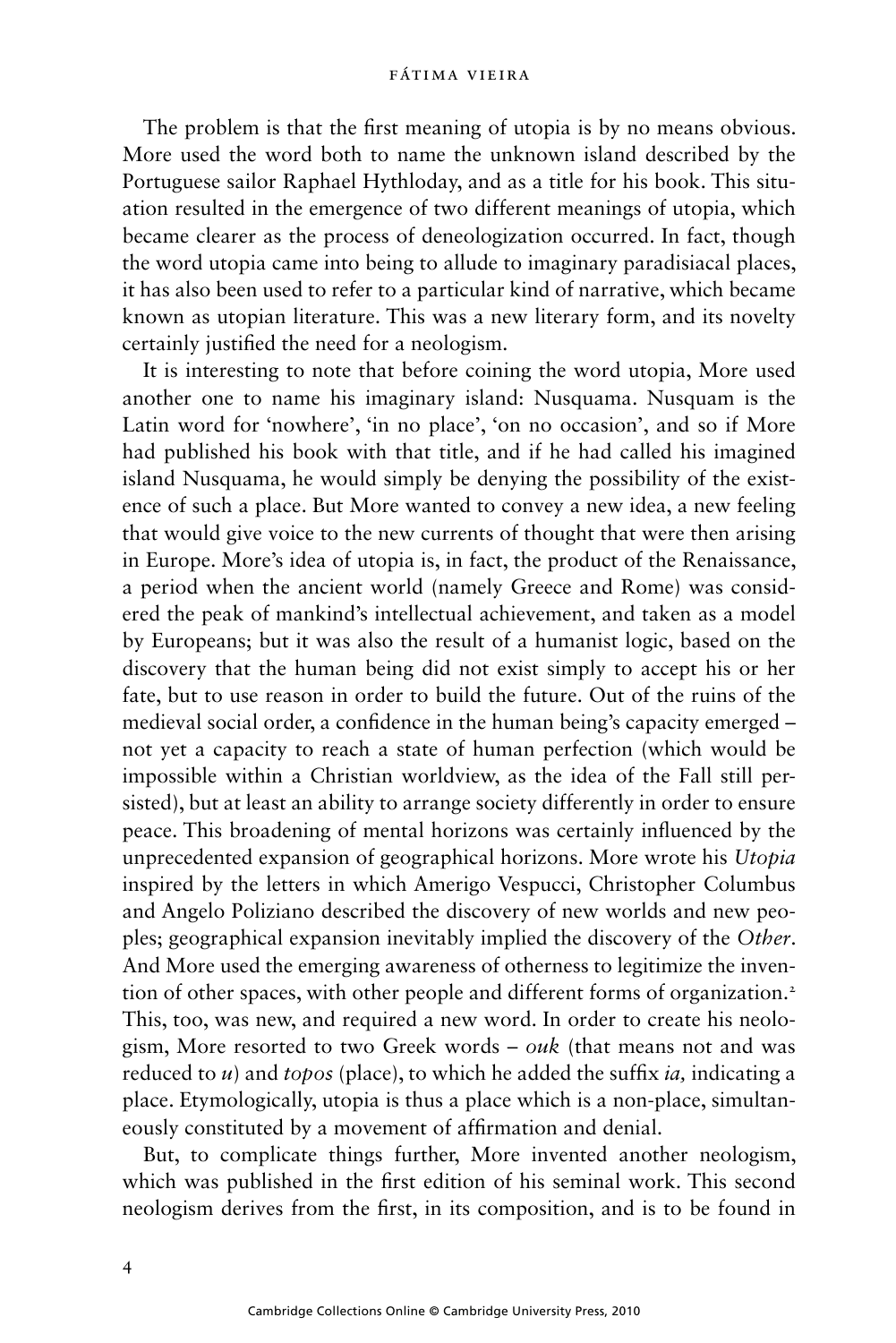the poem published at the end of *Utopia* which is presented as having been written by the poet laureate Anemolius, nephew to Hythloday on his sister's side. In the six verses that constitute the poem, the island of Utopia speaks and states its three main characteristics:  $(1)$  it is isolated, set apart from the known world; (2) it rivals Plato's city, and believes itself to be superior to it, since that which in Plato's city is only sketched, in Utopia is presented as having been achieved; (3) its inhabitants and its laws are so wonderful that it should be called *Eutopia* (the good place) instead of Utopia.

By creating two neologisms which are so close in their composition and meaning – a lexical neologism (utopia) and a derivation neologism (eutopia) – More created a tension that has persisted over time and has been the basis for the perennial duality of meaning of utopia as the place that is simultaneously a non-place (utopia) and a good place (eutopia). This tension is further stressed by the self-description provided by Utopia in the poem: Utopia, the isolated place (where no one goes because it is a nonplace) is also the place where we will not find sketches but plans that have been put into practice. As Utopia and Eutopia are pronounced in precisely the same way, this tension can never be eliminated. Again, this is an aspect which is completely new, and which justifies the need for a neologism. We are, in fact, very far away from *Nusquama.*

# **Utopia: the concept and the word**

In the above mentioned poem, the island of Utopia points out its affiliation to Plato's city; the quality of this attachment is clearly defined: both Plato and More imagined alternative ways of organizing society. What is common to both authors, then, is the fact that they resorted to fiction to discuss other options. They differed, however, in the way they presented that fiction; and it could not have been otherwise, as More created the word utopia because he needed to designate something new, which included the narrative scheme he invented. In spite of that, the word is used nowadays to refer to texts that were written before More's time, as well as to allude to a tradition of thought that is founded on the consideration, by means of fantasy, of alternative solutions to reality. This is in fact an odd situation: normally, neologisms are used to designate new phenomena. Still, utopia seems to be of an anamnestic nature (i.e., the word refers to a kind of pre-history of the concept); this situation can easily be understood, as More did not work on a *tabula rasa*, but on a tradition of thought that goes back to ancient Greece and is nourished by the myth of the Golden Age, among other mythical and religious archetypes, and traverses the Middle Ages, having been influenced by the promise of a happy afterlife, as well as by the myth of Cockaygne (a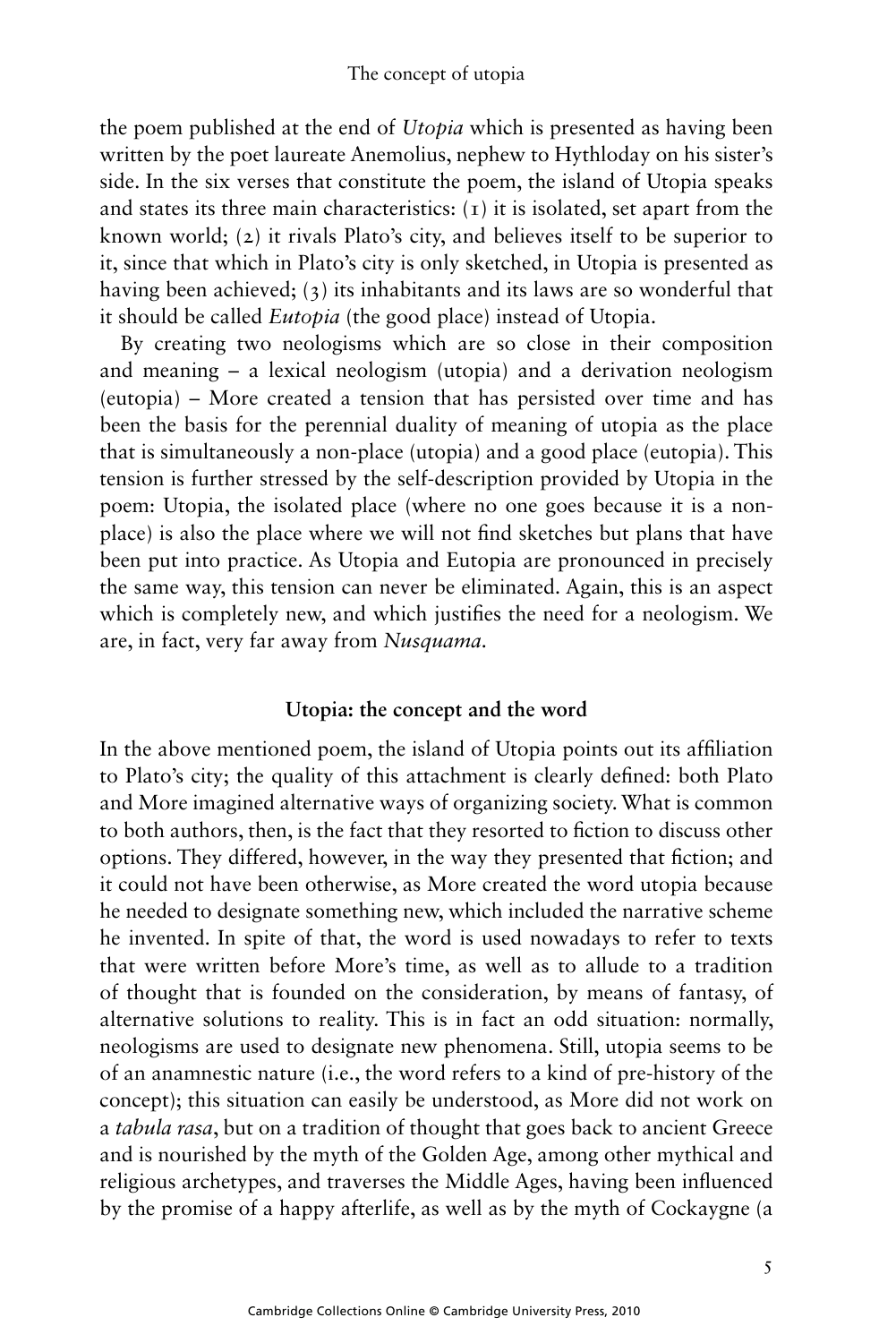land of plenty). It is thus certain that although he invented the word utopia, More did not invent utopianism, which has at its core the desire for a better life; but he certainly changed the way this desire was to be expressed. In fact, More made a connection between the classic and the Christian traditions, and added to it a new conception of the role individuals are to play during their lifetime.

Apart from this aspiration to better life, More's concept of utopia therefore differs from all the previous crystallizations of the utopian desire; these can in fact be seen as pre-figurations of utopia, as they lack the tension between the affirmation of a possibility and the negation of its fulfilment. Although they are part of the background of the concept of utopia, Plato's *Republic*, and St Augustine's *The City of God* differ from More's *Utopia*, as Plato does not go beyond mere speculation about the best organization of a city, and St Augustine projects his ideal into the afterlife (thus creating not a utopia but an *alotopia* ).

The concept of utopia is no doubt an attribute of modern thought, and one of its most visible consequences. Having at its origin a paradox that does not really require to be solved (caused by the tension described above), from the very beginning of its history it showed a facility for acquiring new meanings, for serving new interests, and for crystallizing into new formats. Because of its dispersion into several directions, it has sometimes become so close to other literary genres or currents of thought that it has risked losing its own identity. Its diffuse nature has been at the basis of debate among researchers in the field of Utopian Studies, who have found it difficult to reach a consensual definition of the concept.

Historically, the concept of utopia has been defined with regard to one of four characteristics:  $(i)$  (1) the content of the imagined society (i.e., the identification of that society with the idea of 'good place', a notion that should be discarded since it is based on a subjective conception of what is or is not desirable, and envisages utopia as being essentially in opposition to the prevailing ideology); (2) the literary form into which the utopian imagination has been crystallized (which is a very limiting way of defining utopia, since it excludes a considerable number of texts that are clearly utopian in perspective but that do not rigorously comply with the narrative model established by More); (3) the function of utopia (i.e., the impact that it causes on its reader, urging him to take action (a definition that should be rejected as it takes into account political utopia only); (4) the desire for a better life, caused by a feeling of discontentment towards the society one lives in (utopia is then seen as a matter of attitude). This latter characteristic is no doubt the most important one, as it allows for the inclusion within the framework of utopia of a wide range of texts informed by what Ernst Bloch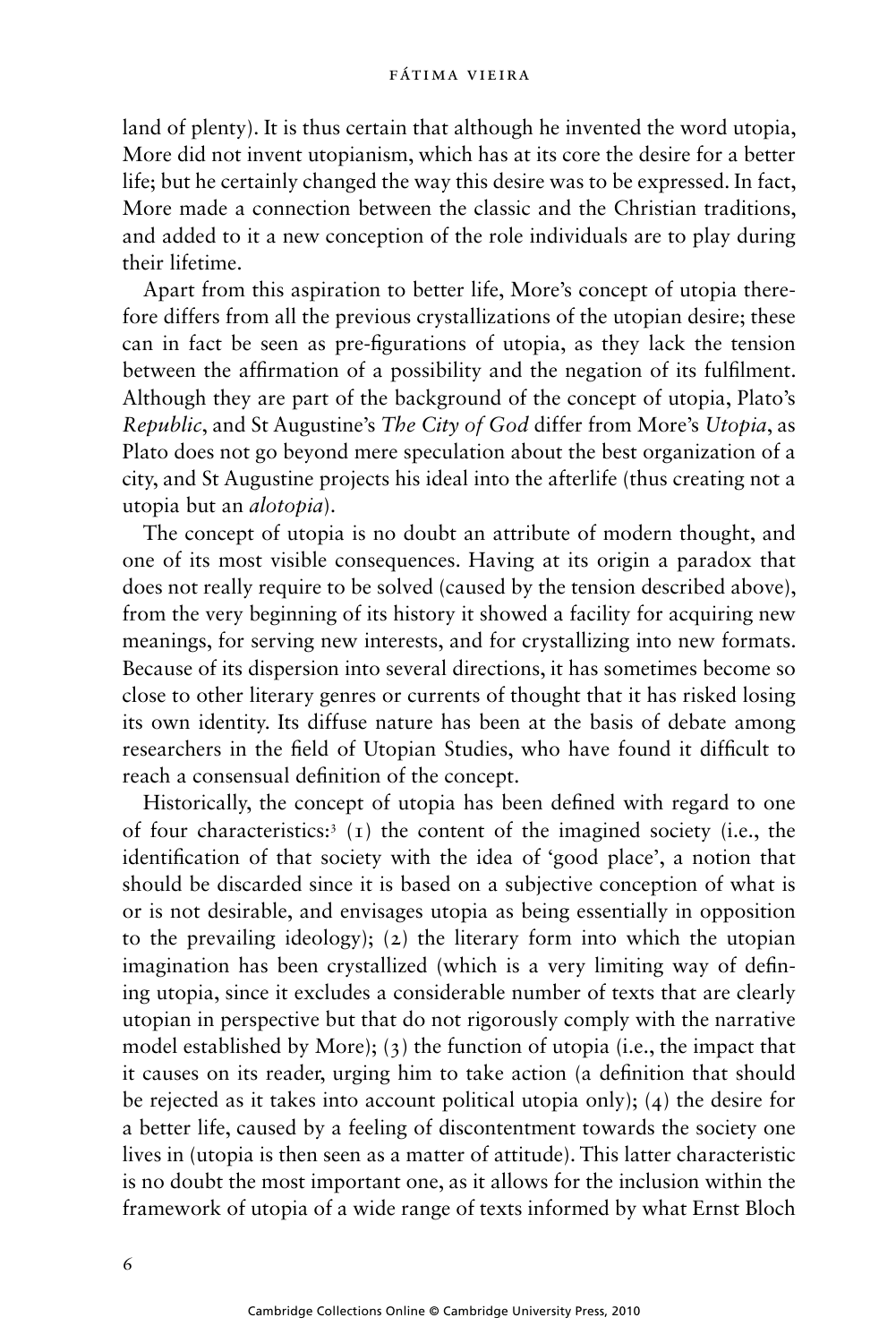considered to be the principal energy of utopia: hope. Utopia is then to be seen as a matter of attitude, as a kind of reaction to an undesirable present and an aspiration to overcome all difficulties by the imagination of possible alternatives. 4

## **Utopia as a literary genre**

By opting for a more inclusive definition of utopia, we are not disregarding the merits and particulars of utopia as a literary genre, but recognizing the literary form as just one of the possible manifestations of utopian thought.<sup>5</sup> More established the basis for the steady development of a literary tradition which flourished particularly in England, Italy, France and the United States, and which relies on a more or less rigid narrative structure: it normally pictures the journey (by sea, land or air) of a man or woman to an unknown place (an island, a country or a continent); once there, the utopian traveller is usually offered a guided tour of the society, and given an explanation of its social, political, economic and religious organization; this journey typically implies the return of the utopian traveller to his or her own country, in order to be able to take back the message that there are alternative and better ways of organizing society.<sup>6</sup> Although the idea of utopia should not be confused with the idea of perfection, one of its most recognizable traits is its speculative discourse on a non-existent social organization which is better than the real society.<sup>7</sup> Another characteristic is that it is human-centred, not relying on chance or on the intervention of external, divine forces in order to impose order on society. Utopian societies are built by human beings and are meant for them. And it is because utopists very often distrust individuals' capacity to live together, that we very frequently find a rigid set of laws at the heart of utopian societies – rules that force the individuals to repress their unreliable and unstable nature and put on a more convenient social cloak.

In order to create the new literary genre, More used the conventions of travel literature and adapted them to his aims. Over the centuries, utopia as a literary genre has been influenced by similar genres, such as the novel, the journal and science fiction. In fact, it became so close to the latter genre that it has been often confused with it. At the advent of science fiction, it was not difficult to distinguish it from literary utopia, as the former made a clear investment in the imagination of a fantastic world brought about by scientific and technological progress, taking us on a journey to faraway planets, while the latter stayed focused on the description of the alternative ways of organizing the imagined societies. Still, in recent decades, science fiction has been permeated by social concerns, displaying a clear commitment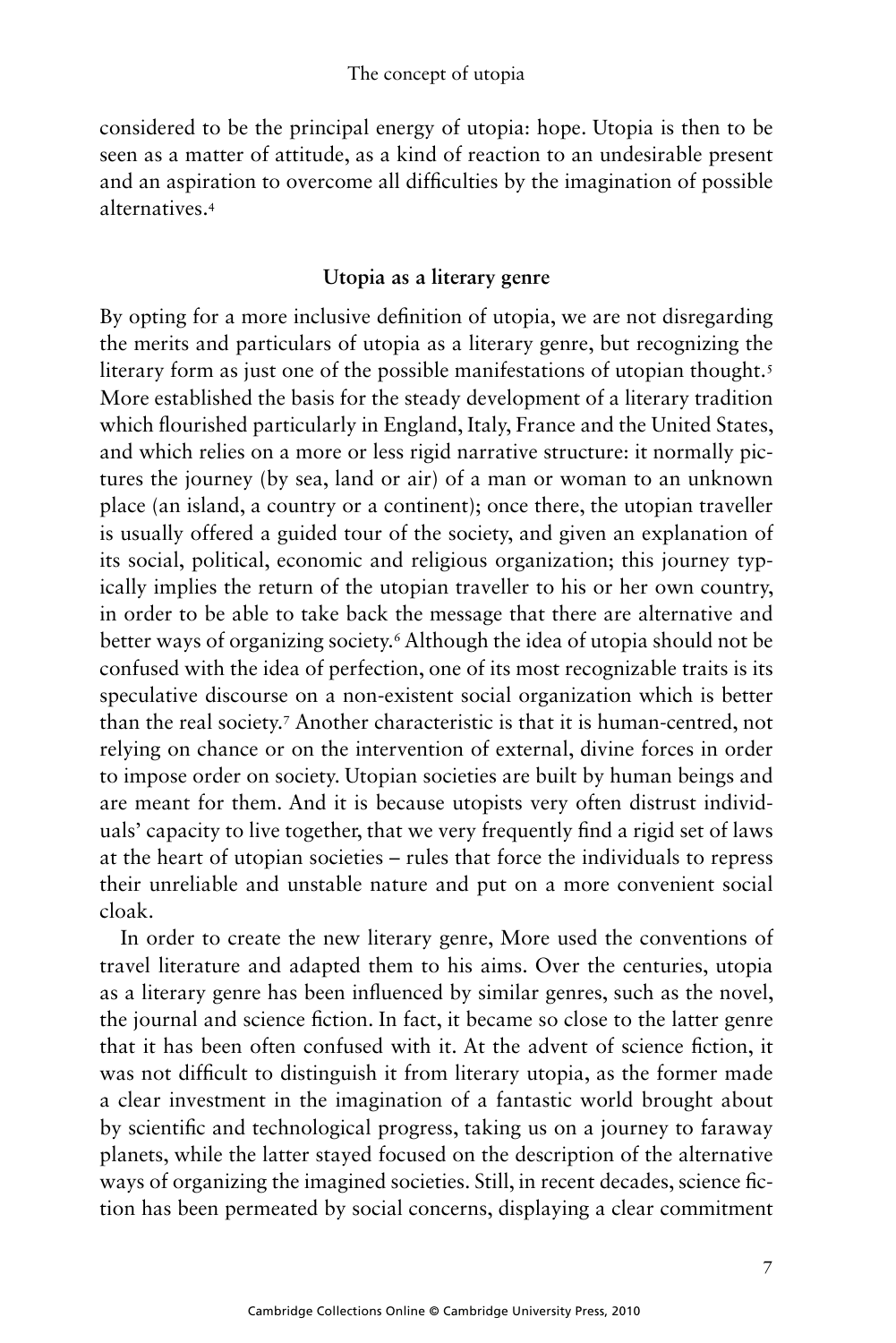to politics; this situation has given rise to endless debates on the links that bind the two literary genres: researchers in the field of Utopian Studies have claimed that science fiction is subordinate to utopia, as the latter was born first, whereas those who have devoted their study time to science fiction maintain that utopia is but a socio-political sub-genre.

One of the main features of utopia as a literary genre is its relationship with reality. Utopists depart from the observation of the society they live in, note down the aspects that need to be changed and imagine a place where those problems have been solved. Quite often, the imagined society is the opposite of the real one, a kind of inverted image of it. It should not be taken, though, as a feeble echo of the real world; utopias are by essence dynamic, and in spite of the fact that they are born out of a given set of circumstances, their scope of action is not limited to a criticism of the present; indeed, utopias put forward projective ideas that are to be adopted by future audiences, which may cause real changes.

The fact that the utopian traveller departs from a real place, visits an imagined place and goes back home, situates utopia at the boundary between reality and fiction. This fiction is in fact important, not as an end in itself, but as a privileged means to convey a potentially subversive message, but in such a way that the utopist cannot be criticized. In this sense, utopia, as a literary genre, is part of clandestine literature. Anchored in a real society, the utopist puts forward plausible alternatives, basing them on meticulous analysis and evaluation of different cultures. But although literary utopias are serious in their intent, they may well incorporate amusing and entertaining moments, provided they do not smother the didactic discourse. Utopia is, in fact, a game, and implies the celebration of a kind of pact between the utopist and the reader: the utopist addresses the reader to tell him about a society that does not exist, and the reader acts as if he believes the author, even if he is aware of the non-existence of such a society. Still, the reader's notion of reality cannot be pushed too far as otherwise he will refuse to act as if he believed the author. In fact, the fiction cannot defy logic, and the passage from the real to the fictional world has to be gradual. This passage can be softened by the introduction, into the imagined world, of objects and structures that already exist in the real world, but which now have a different or even opposite function. Out of this situation, satire is inevitably born, as conspicuous criticism of the real society's flaws is part of the nature of the genre. When satire is not confined to real society, and is aimed at the imagined society, when the satirical tone becomes dominant and supersedes pedagogy, satire ceases to be a means and becomes an end – and we are then pushed out of the realm of utopian literature.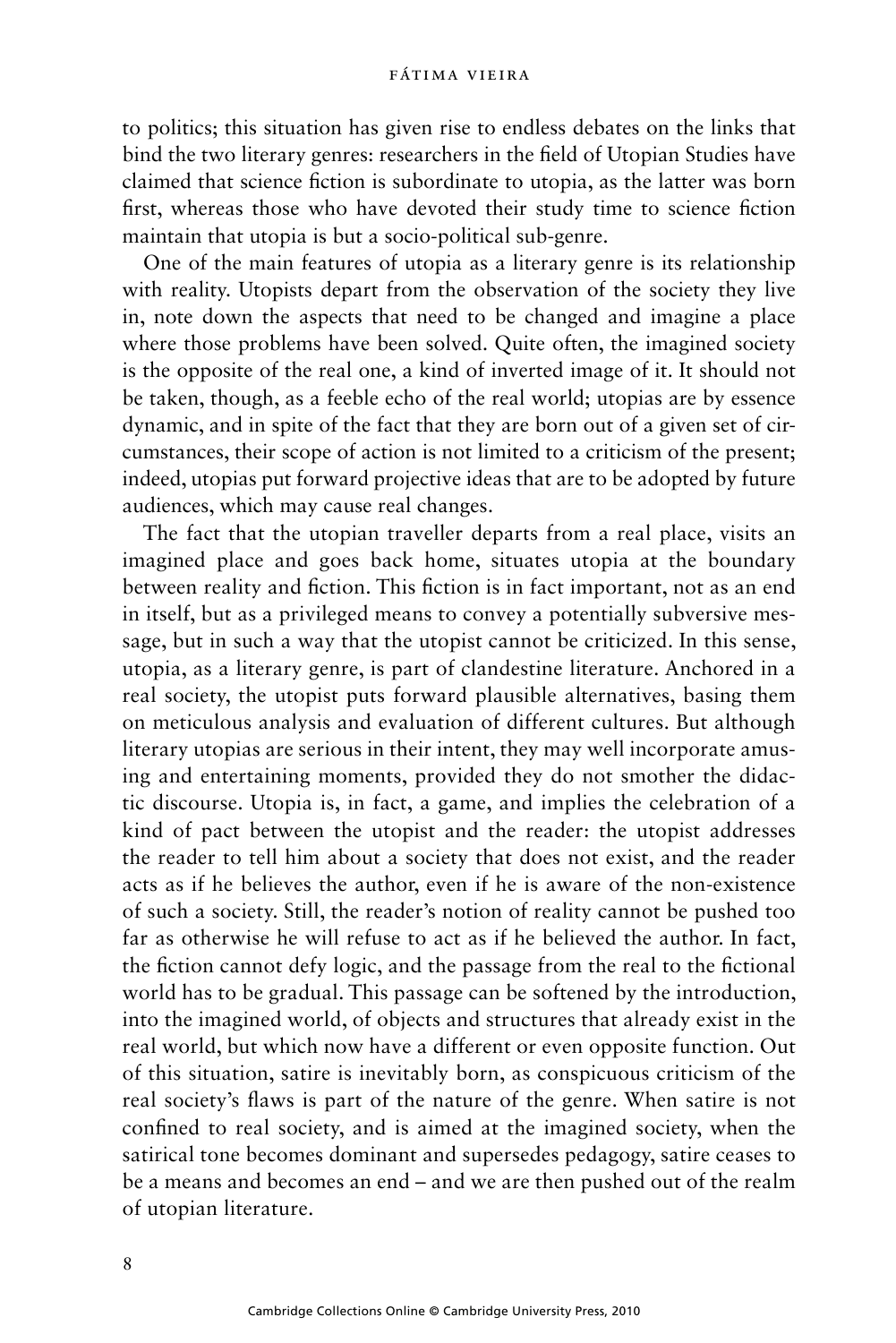# **From space to time: euchronia**

By inviting us to take a journey to an imagined better place, literary utopia gives rise to a rupture with the real place. This topographical rupture engenders a break of another different kind, a fracture between the history of the real place and that of the imagined society. In fact, at the onset of literary utopianism, we can but find static, ahistorical utopias. Such utopias reject their past (faced as anti-utopian), offer a frozen image of the present, and eliminate the idea of a future from their horizon: there is no progress after the ideal society has been established. There is a reason for this situation: the imagined society is put forward as a model to be followed, and models are frozen images that don't allow for historical change after they have been instituted. The relationship between these utopias and the future is indeed problematic, since the model is offered as a term of comparison with real society, i.e., it is used by the utopist to criticize the present and not to open new paths to the future. In fact, we can say that the concept of time, as we know it, has been banished from these utopias.

In order to understand the nature of this temporal rupture, we have to distinguish the concept of time from its correlates. To St Augustine time is successive; eternity exists simultaneously, being deprived of an anteriority and a posteriority; and perpetuity has a beginning but no ending. So, it is true to say that it is perpetuity that we find in the utopias of the Renaissance, as the inhabitants of those imagined places have an existence, but do not envision their lives as a process of becoming. Those utopias must then be seen as a means for the expression of the utopist's wishes, not of his hope. Confined to remote islands or unknown places, utopian wishes fail to be materialized. Only in the last decades of the eighteenth century are utopias to be placed in the future; and only then does the utopian wish give place to hope.

The projection of the utopian wishes into the future implied a change in the very nature of utopia – and thus a derivation neologism was born. From eu/utopia, the good/non-place, we move to euchronia, the good place in the future. The birth of euchronia was due to a change of mentality, presided over by the optimistic worldview that prevailed in Europe in the Enlightenment. In the Renaissance, man discovered that there were alternative options to the society he lived in, became aware of the infinite powers of reason and understood that the construction of the future was in his hands. In the Enlightenment, man discovered that reason could enable him not only to have a happy life, but also to reach human perfection. More's *Utopia* is the result of the discovery that occurred in the Renaissance; euchronia is the product of the new logic of the Enlightenment.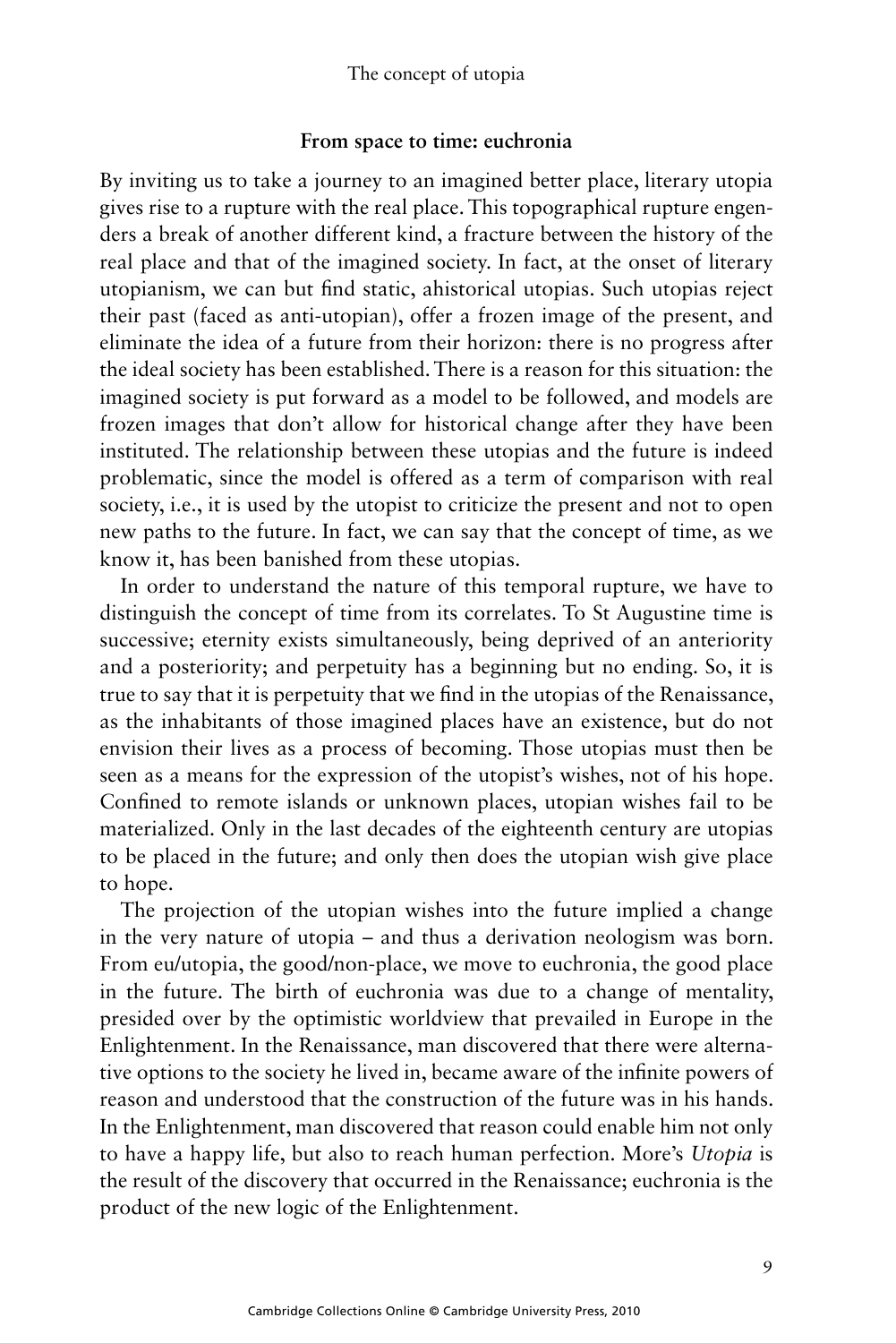These discoveries of the Enlightenment were stimulated by another revolution that took place in the field of science. In fact, it was the development of the sciences (in general, and more specifically in the fields of geology and biology) that prepared man to outline new perspectives of the world and of himself. During the Enlightenment, by transferring scientific conclusions to the purely intellectual field, man grounded his optimistic worldview on a global theory of evolution, thus reaching relevant conclusions not only regarding the splendour that would await him in the future, but also regarding the social organization and the economic order of the society he lived in.

The theories of progress that pervaded European thought in the eighteenth century were born in France, a politically unsubmissive country, which was preparing its revolution. Describing the logic of progress in his lectures at the Sorbonne in 1750, Anne-Robert Turgot associated the idea of the inevitability of progress with the idea of infinite human perfectibility. And later in the century, in 1795, in his *Sketch for a Historical Picture of the Progress of the Human Mind*, the Marquis de Condorcet added to this belief the idea that man has an important role to play in the process. According to Condorcet, progress was already being ensured by history; still, by resorting to science, man would be able to accelerate this improvement.

Inspired by the feeling of trust that characterized the Enlightenment, in 1771 the French writer Louis-Sébastien Mercier published the first euchronia, *L'An 2440: Un rêve s'il en fut jamais* (translated into English as *Memoirs of the Year Two Thousand Five Hundred*).<sup>8</sup> By favouring the notion of time and offering a vision of a future of happiness, euchronia acquired a historical dimension. History was now envisaged as a process of infinite improvement, and utopia, in the spirit of euchronia, was presented as a synchronic representation of one of the rings in the chain of progress. By this process, the imagined society came closer to the historical reality the utopist experienced. By projecting the ideal society in the future, the utopian discourse enunciated a logic of causalities that presupposed that certain actions (namely those of a political nature) might afford the changes that were necessary in order to make the imagined society come true. In this way, utopias became dynamic, and promoted the idea that man had a role to fulfil.

Inherent in this projection of utopia into the future, and aiding the process of convergence of the utopian discourse with the historical reality, was a change at the spatial level, at which Mercier's utopia operated: it no longer made sense, at a time when the utopist believed that his ideals could be rendered concrete with the help of time, to place the imaginary society on a remote island or in an unknown, inaccessible place. Man's trust in his intellectual capacities was thus stretched to the social possibilities of his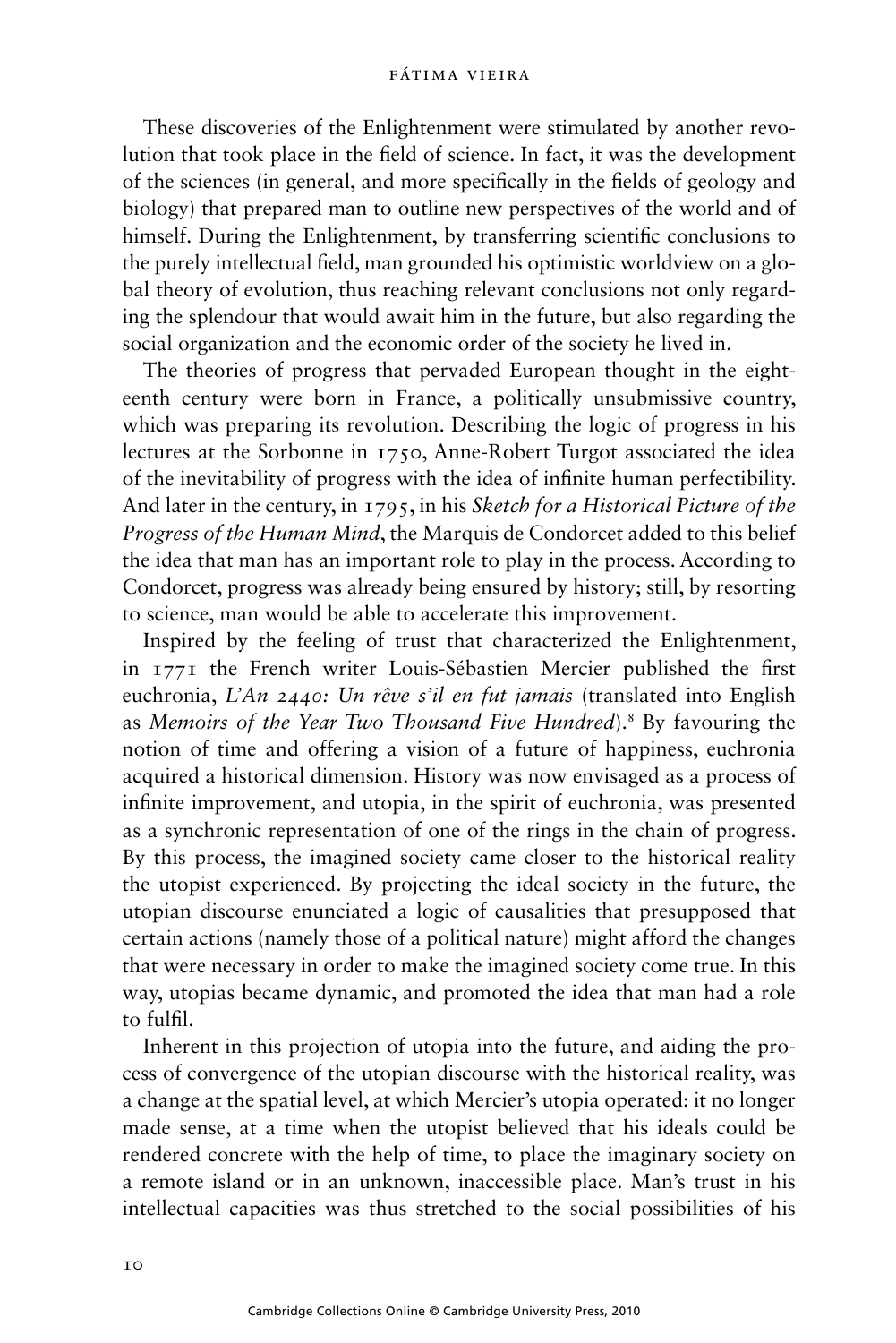country, and it was there that utopia was now to be located. Furthermore, as historical progress was believed to be inevitable, it affected not only the utopist's country, but all nations. The utopian project thus took on a universal dimension.

In France, the turning of utopian discourse towards the future took place in the second half of the eighteenth century, but in England this idea of infinite progress was only to be found among the intellectual elite, with strong connections to French theorization. In fact, this philosophy only took the shape of a popular ideology in England in the nineteenth century, associated with the benefits that were reserved to the nation by the process of industrialization. The optimistic logic that at the end of the eighteenth century led French utopists to the conception of an imaginary ideal society located in the future was thus not shared by the British utopists; and here lies the explanation for the fact that, for a whole century, euchronias were exclusively French.

Although intellectually linked to French optimism, the British idea of progress has a story of its own, and is deeply rooted in British intellectual thought. We can find these roots, with some variants, in the writings of men such as Shaftesbury, Locke and Hume. And it was certainly this optimism that Pope and Swift criticized at the beginning of the British eighteenth century, giving way to a whole set of satirical utopias that made the reader disregard the idea of a perfect future. Indeed, the aim of these texts was to satirize the present through the criticism of an imagined society, and the result of this situation was that the constructive, positive spirit that should preside in utopian texts was in fact lost. It is true that in the utopias of the British Enlightenment we can still find a few examples of the Renaissance aim of suggesting serious alternatives to real society.<sup>9</sup> However, with very few exceptions, these utopias were still based on the idea that only law would ensure social order, thus conveying a negative vision of man; in fact, it can be said that the prevailing tone of the eighteenth-century utopia was satirical, and so more destructive than constructive.

But although British literary utopias only revealed the influence of euchronic belief towards the end of the nineteenth century, this belief was incorporated into political and philosophic essays of the last decades of the eighteenth century and of the whole nineteenth century. The reception of the French and the American revolutions in England undoubtedly played a very important role in this process. The announcement, by Thomas Paine, that his generation would 'appear to the future as the Adam of a new world' ( *Rights of Man*, Part II, 1792), actually corresponded to his belief in a renovation of the natural order of things and his conviction that a system combining moral with political happiness would ensure a magnificent future.<sup>10</sup> Through the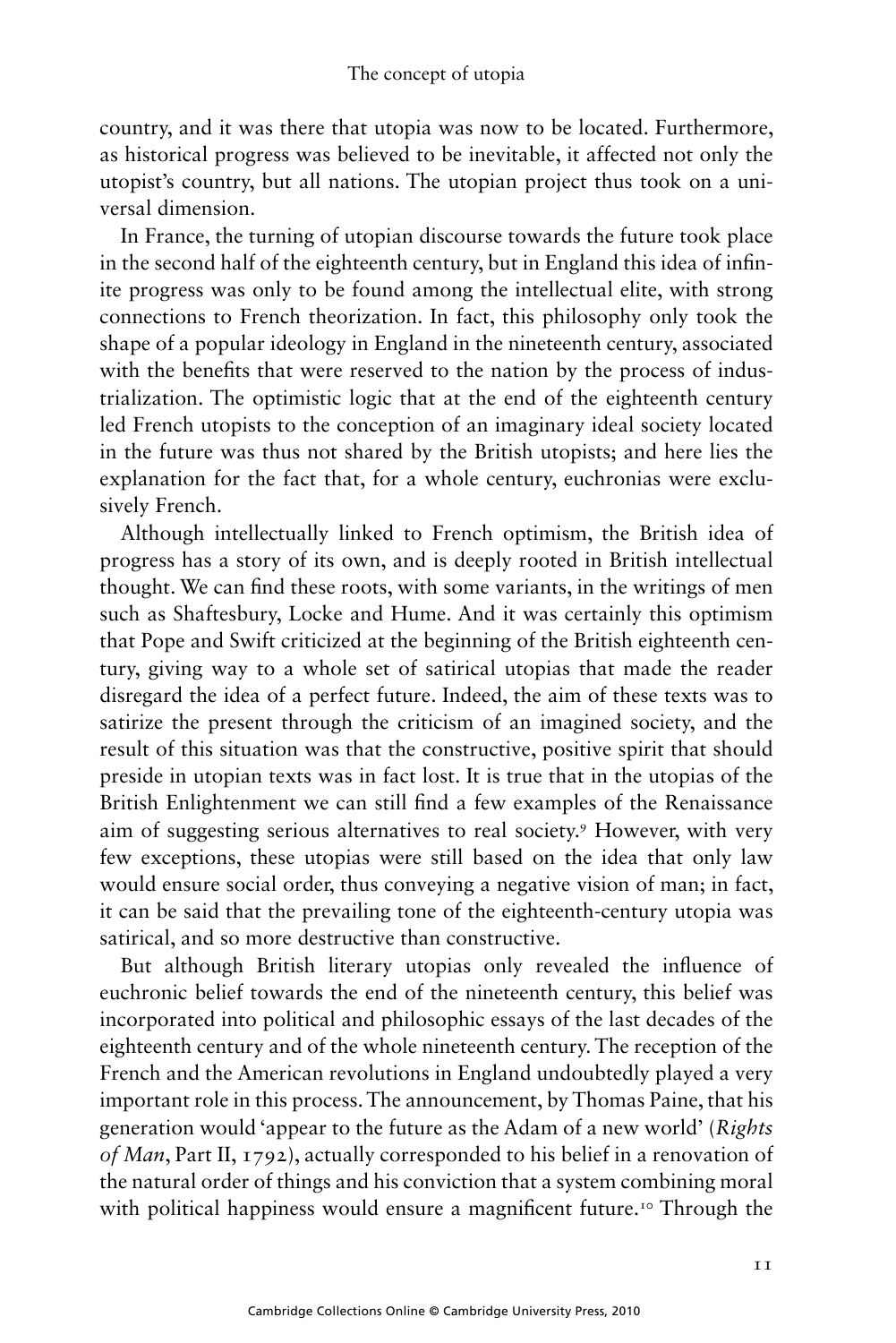words of William Godwin ( *Enquiry Concerning Political Justice*, 1793 ), the idea of human perfectibility was promoted in Britain, providing the basis for the confidence that if man is properly raised and educated, he will wisely be able to put moral laws (that emanate from reason) into practice, making all the repressive artificial governmental laws irrelevant.<sup> $11$ </sup> Godwin thus replaced the idea of the need for a political revolution with the idea of the need for a revolution of opinion. Although based on different premises and aims, both Paine and Godwin announced the birth of a new man and the coming of a new era. But it is important to note that this man was not to live on a remote or unknown island, but in the real, historical world of the future. With Paine and Godwin, British utopian thought thus became truly euchronic.

The wish to build euchronia, to make it real, can also be found in the thought of the so-called 'utopian socialists'. In fact, when Henri de Saint-Simon put forward the idea that the Golden Age was not to be found in the past but in the future, he was conveying the belief that it is up to man to conceive plans for the reconstruction of society and to put them into practice. Utopian socialism clearly cannot be seen as a homogeneous movement, not only because it was promoted by intellectuals with rather different backgrounds and dealing with divergent realities (Henri de Saint-Simon and Charles Fourier lived in a still rural France whereas Robert Owen defined his thought within the framework of industrial Britain), but also because their plans for the reconstruction of society were dissimilar. They all believed, though, that those who, like themselves, were able to conceive strategies in order to change society were morally obliged to do so. These plans were put forward by the utopian socialists based on a scientific analysis of the way society was organized. It cannot be forgotten that it was Marx and Engels who considered their plans utopian (in a negative sense), as they disregarded the forces of history and were rooted in the belief that strategies conceived by men of genius would be enough to change the world; for the modern socialists, who claimed for themselves a scientific view of history, the idea that history might obey reason did indeed seem absurd. But if possible the so-called utopian socialists would have refuted that label, as they conceived plans to be effectively put into practice. Indeed, Robert Owen, in particular, was not only a seer, but also a doer. In the community of New Lanark in Scotland, as well as in that of New Harmony in Indiana, Owen set the basis for the creation of what he called 'a new moral world', inhabited by those who would have adhered to a new religion, which would have given them the needed ethical support – the religion of humanity.

Owen's utopian thought is important for an understanding of how British political thought was impregnated with a utopian perspective at a time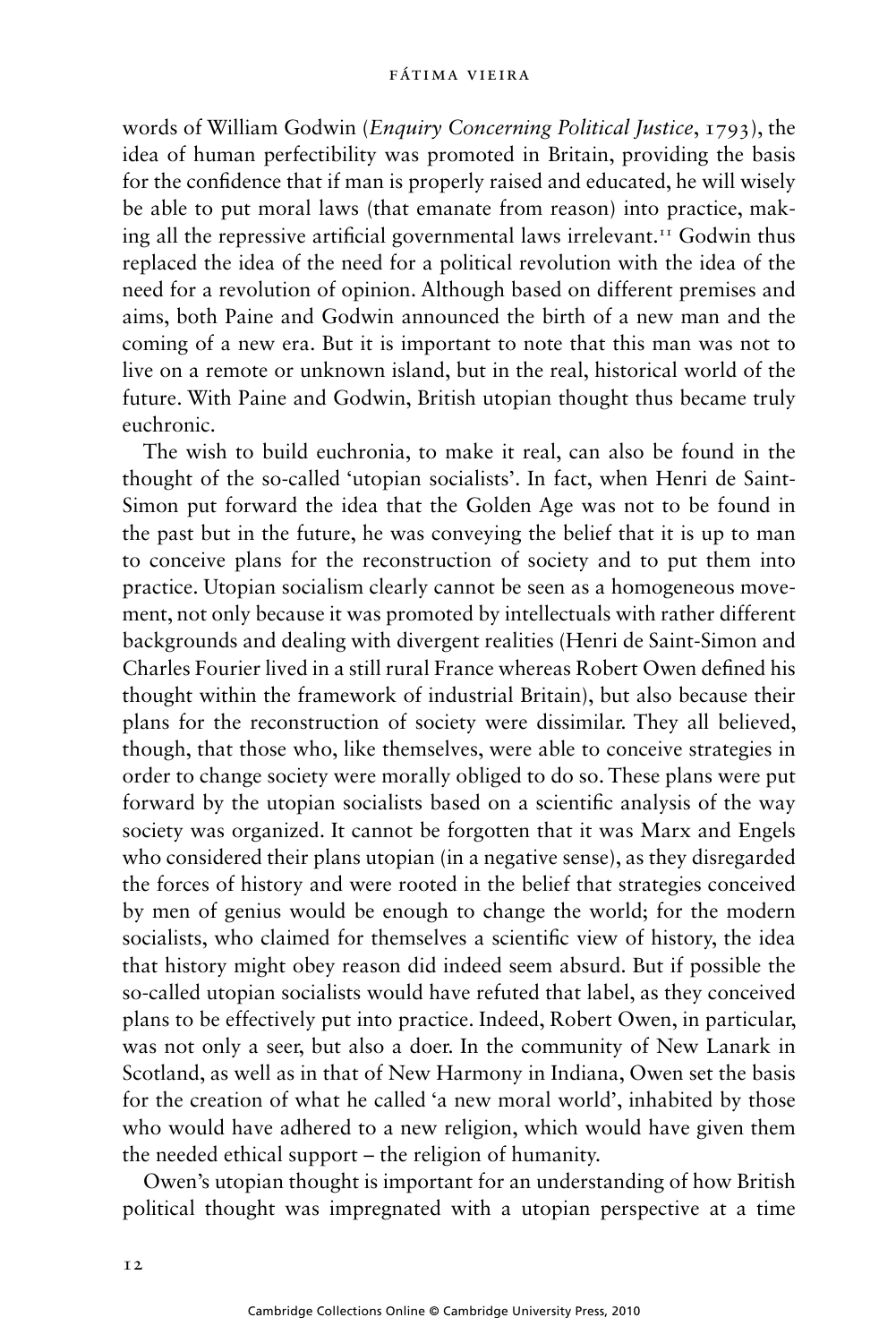when Owenism and socialism were seen as synonymous and interchangeable words. And even though Marx and Engels criticized Owen and his contemporaries for having believed that a single man could change the world, they recognized that the utopian socialists were revolutionary for their time, as they put forward valid and innovative proposals and experimented with alternative communitarian ways of organizing society, paving the way for the acceptance of the idea that things might effectively be changed.

Although they claimed their theories to be scientific, the truth is that both Marx and Engels's thought was clearly utopian, in that it pointed to the future and offered promising images of freedom, stability and happiness. Based on the idea that as the capitalist modes of production caused the feudal world to disintegrate, so would industrial competition cause the destruction of the capitalist system, Marx and Engels believed that the improvement of machinery – an imperative dictated by the laws of competition – would lead to cyclical situations of a surplus of production, and eventually to the collapse of capitalist society. History itself would cause the destruction of capitalism (theory of historical materialism) but men would necessarily have to help in order to speed up this process (theory of dialectical materialism). After a period of revolution, the state would temporarily be the only owner of all the means of production (dictatorship of the proletariat). There would be no more class division, as the state itself would be revealed as dispensable. New, ethical men and women would be born and would fully assert their humanity.

If Marx and Engels's theories of historical and dialectical materialism are supposed to be scientific, the images of the future resulting from the political revolution are no doubt speculative. In fact, in *The German Ideology*  $(1845)$ , the description of the psychological revolution that would inevitably follow the political one can only be described as a socialist-communist utopia: the alteration of the economic relations between individuals would lead to the birth of a new species, capable of harmoniously interacting with others; once the system of the division of labour – which forces individuals to assert themselves as a mere extension of the process of production – is extinguished, the differences between the countryside and the cities would be diluted, and people would be able to assert themselves as spontaneous, voluntary and eclectic workers; this transformation of the way man faces work would be reflected in a myriad of harmonious relationships with other men and women and with nature itself.<sup>12</sup>

The idea that both Marx and Engels incorporated a utopian perspective into their thought is particularly important for the understanding of the development of utopian thought and literature; indeed, the fact that Marxism (which in the second half of the nineteenth century was the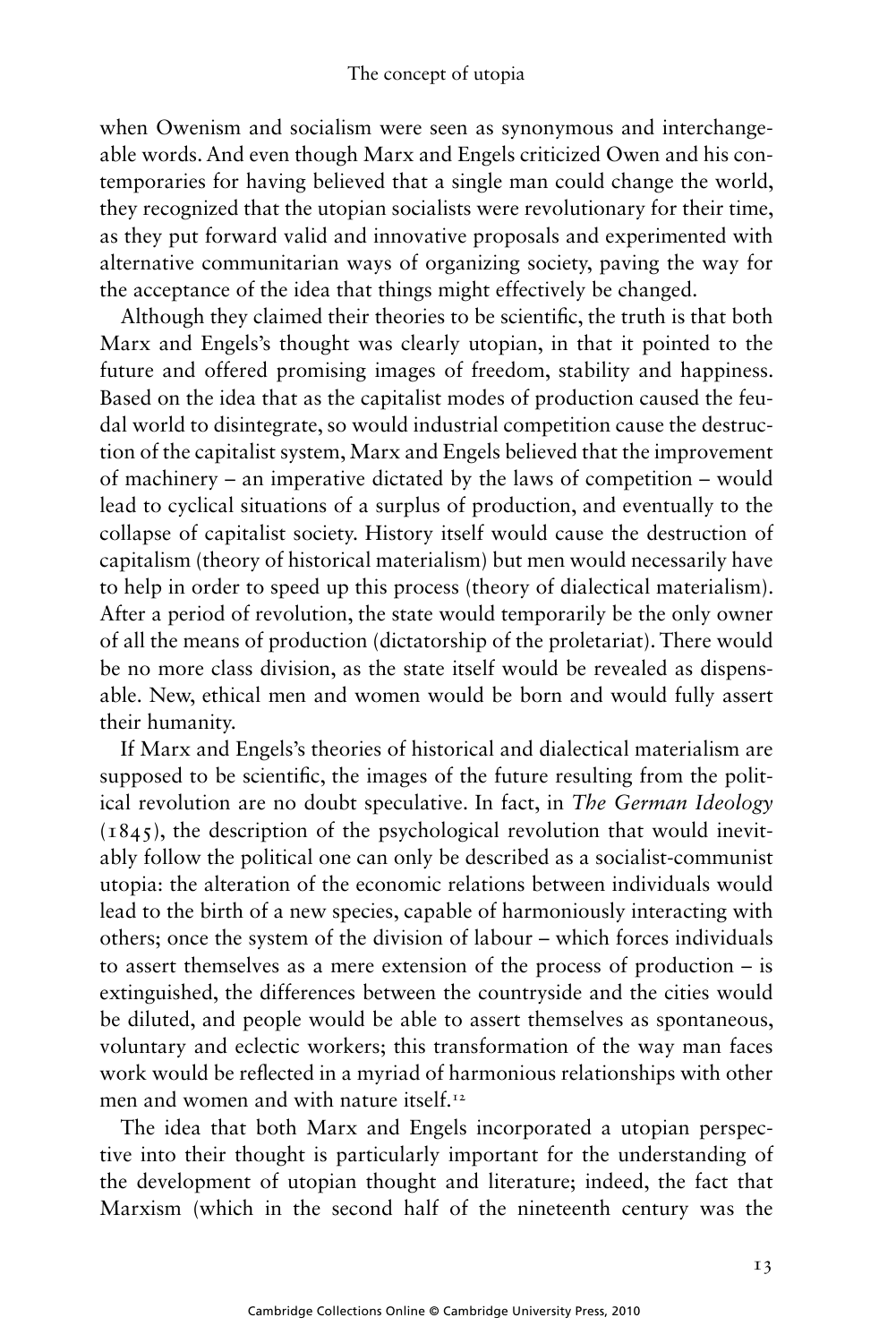predominant form of socialism) systematically insisted on an anti-utopian discourse could lead us to the erroneous conclusion that it would cause the progressive emaciation of utopia, until its irreversible disappearance. However, Marxism not only did not provoke the death of utopian thought, but instead forced its transformation, a situation that was crucial to its success. As Karl Mannheim pointed out in *Ideology and Utopia* (1929), this transformation was denoted in the way the future came to be perceived: as the time of fulfilment of ideas that were not to be faced as mere dreams or wishes, but as something that was to be achieved.<sup>13</sup> Marxism in fact merged the sentiment of determinism provided by its scientific theories with the idea of a utopia set in the future, thus redefining utopia in terms of reality: on the one hand, the idea was presented as something essentially accomplishable at the end of the historic process; on the other hand, the way this would be done had already been clearly delimited. The present should therefore be seen in terms of its fulfilment in the future.

This perception of time was the most important change that Marxist thought effected in utopian literature, as it saw the fulfilment of utopia as part of historical development. Having absorbed the way Marxism conceived the future, literary utopias of the last decades of the nineteenth century – of which William Morris's *News from Nowhere* (1890) is no doubt the best example<sup>14</sup> – faced history as a process of growth of humanity, until it would reach a mature state, from which the ideal society would finally emerge. These utopias were thus truly euchronic, as they normally described a posthistorical socialist-communist society on a world-scale. In fact, for Marx, as for Engels, history would only make sense if it was universal.

The turning of British literary utopia towards the future, at the end of the nineteenth century, must be seen as the climax of a change that gradually took place at the end of the eighteenth century. In reality, many of the ideas that integrated the Marxist doctrine, and particularly those that we have described as the socialist-communist utopia (the birth of a new man, the non-essential nature of the state, the importance of work for the affirmation of man's humanity), were but reformulations of ideas that Paine, Godwin and Owen, as well as the other utopian socialists, had already put forward in a different way. All these men had, in fact, already looked at the future with a hope they all tried to justify and divulge. But only Marxist thought was able to find in the laws of historical evolution a basis for that hope, thus taking on the role of the most important promoter of the idea of the possibility of a future full of happiness. We are, no doubt, very far away from the French literary euchronia written by Mercier. In fact, the French writer looked at the future motivated by a feeling of hope arising from the theories of infinite improvement of the Enlightenment, and which was reflected in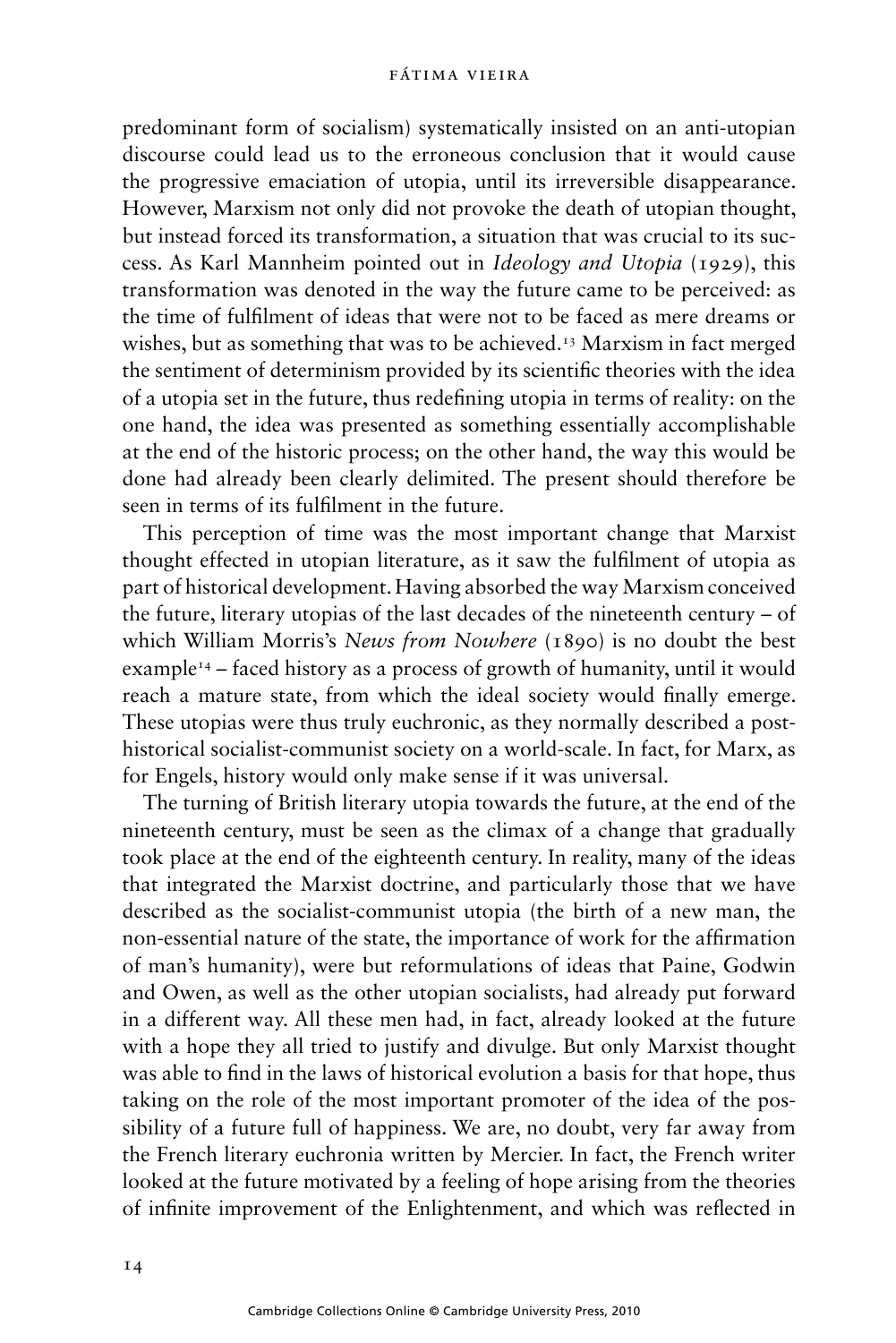material (scientific) and moral progress. To Mercier, progress was in fact to be faced as an attribute of man himself, and was reflected in his ability to change social and political institutions. English literary utopias, influenced by Marxism, regarded the future as a promise of history, and were based on a logic which opposed that of Mercier: the birth of the new man would only take place after the economic situation of society had changed. It was then urgent for man to take action, and to hasten the transformation. In this sense, socialist-communist utopias were particularly revolutionary; but they were also dynamic: utopia was no longer seen as a rigid, finished model, but as a guiding principle that could even be transcended. In fact, it has often been forgotten that communism was presented by Marx as the active principle for a short-term future that could be transcended by a later evolution towards a positive humanism.

# **From hope to disbelief and despair: satirical utopia, anti-utopia and dystopia**

So far, we have merely looked at the positive side of utopia – utopia as a better place or time, a portrait of a happy society. But utopia also has a 'dark side', which was only overtly disclosed in the literary utopias of the nineteenth century. As we will see, the dark side is related to the turning of utopia towards the future, on the one hand, and to the idea of scientific and technological progress, on the other. The story of the darker side goes back to the eighteenth century, though, and is related to two other literary subgenres: satirical utopia and anti-utopia.

As we have seen in the previous section, the eighteenth century was characterized by an unusual trust in man's capacities. This confidence led man to think highly of himself and to believe that he would be able to transcend his human limitations. For many intellectuals of the eighteenth century, man was aspiring too high, which would inevitably lead to his fall. Although, as we said above, there were a few examples of serious proposals for the re ordering of society, the majority of the literary utopias of that period offered a mirror where man would not be able to see his reflection but only that of a much distorted image of humanity. In those literary utopias, the journey to utopia, as well as the setting and nature of the utopian space, had no particular social relevance. While the utopias of the Renaissance had tried to confer verisimilitude on the description of the imaginary society by setting it in a distant, unknown part of the world, the satirical utopia overtly set the imaginary society in places which could neither possibly exist nor be reached, due to technological and biological impossibilities. Those places were really not important *per se*; in fact, they were only worth looking at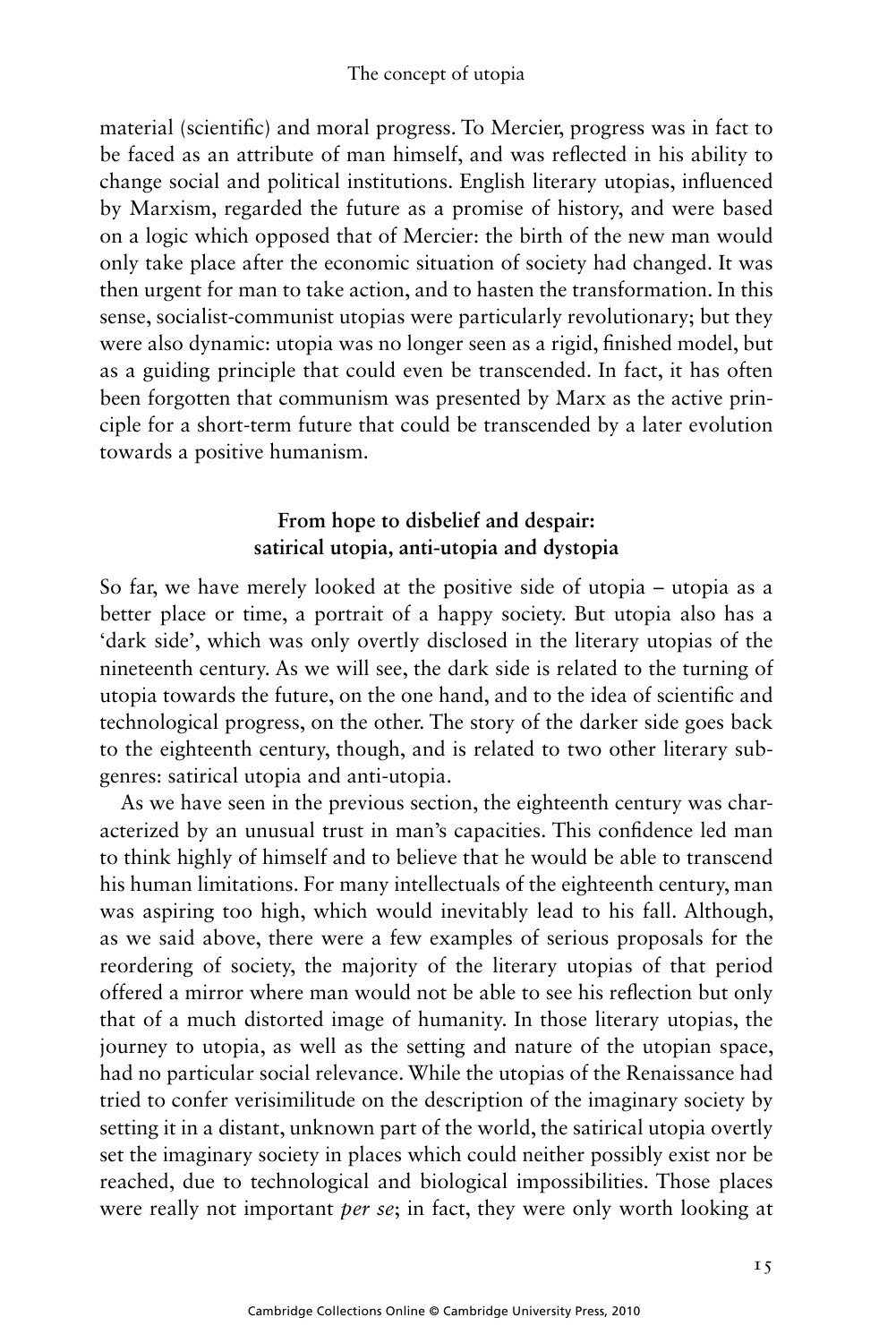#### Fátima Vieira

insofar as they existed as opposite worlds. That is why the description of the organization of the imaginary society was quite often discarded as irrelevant, the narrative being centred on the adventures of the utopian traveller. Such was the case, for example, of the protagonist of *Gulliver's Travels* (1726); in this book by Jonathan Swift, the reader's attention is in fact captivated by Gulliver's presumably brilliant – but in reality very narrow-minded – schemes to survive in the rather silly worlds he visits. The result is that, in the end, it is the real world which is valued, and thus the positive dynamic which is typical of utopia is lost.<sup>15</sup>

But the scepticism of the conservative eighteenth-century intellectuals also gave birth to anti-utopia *.* This literary form could never have come into existence without the literary utopia, as it shares its strategies and its narrative artifices; it points, however, in a completely opposite direction. If utopia is about hope, and satirical utopia is about distrust, anti-utopia is clearly about total disbelief. In fact, in the anti-utopias of the eighteenth century, it was the utopian spirit itself which was ridiculed; their only aim was to denounce the irrelevance and inconsistency of utopian dreaming and the ruin of society it might entail.

When the idea of euchronia came to be systematically promoted (i.e., when utopian thought turned towards the future), it was inevitably accompanied by the imagination of darker times. The idea of 'utopia gone wrong' was not naturally born then, though: from time immemorial people have thought about the possibility of the construction of a better world, but they have also been aware of the likelihood of a future which might be worse than the present. As in the case of utopia, the concept of dystopia preceded the invention of the word.

The first recorded use of dystopia (which is another derivation neologism) dates back to 1868, and is to be found in a parliamentary speech in which John Stuart Mill tried to find a name for a perspective which was opposite to that of utopia: if utopia was commonly seen as 'too good to be practicable', then dystopia was 'too bad to be practicable'. 16 In that speech, Mill used the word dystopia as synonymous with cacotopia, a neologism that had been invented by Jeremy Bentham; and the two words have in fact a similar etymology and intention: *dys* comes from the Greek *dus*, and means bad, abnormal, diseased; *caco* comes from the Greek *kako*, which is used to refer to something which is unpleasant or incorrect. Since Mill's speech, many other designations have been put forward by different authors to refer to the idea of utopia gone wrong (such as negative utopia, regressive utopia, inverse utopia or nasty utopia), but Mill's neologism has prevailed.

In the last decades of the nineteenth century, euchronias had gained their place both in France and in England (but also in the United States), although,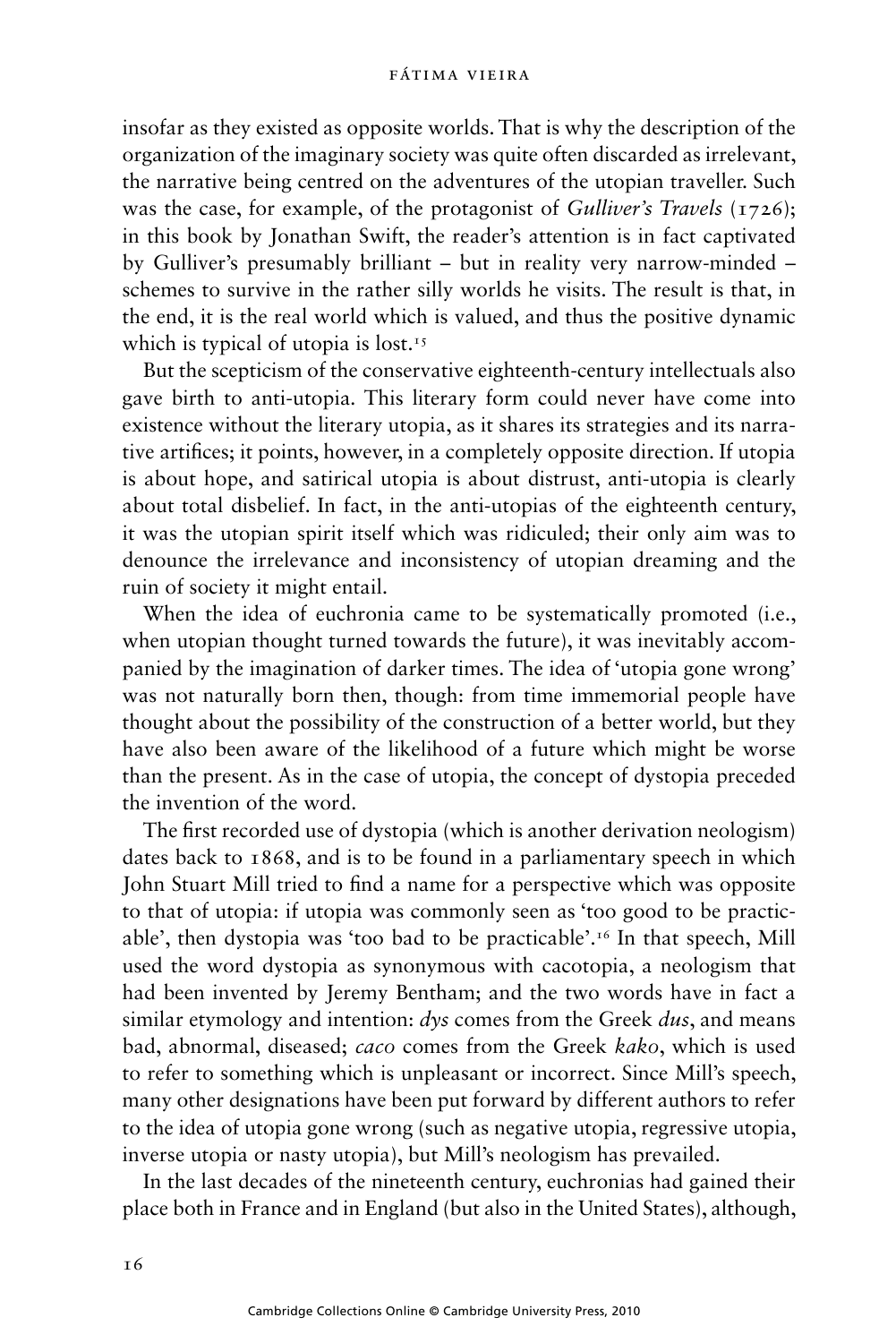as we have seen, the idea of a better future was nourished by different perspectives and beliefs. Predictably, the contemplation of a worse future also affected utopia as a literary genre. Thus, the word dystopia came into usage not only to refer to imaginary places that were worse than real places, but also to works describing places such as these.

Literary dystopia utilizes the narrative devices of literary utopia, incorporating into its logic the principles of euchronia (i.e., imagining what the same place – the place where the utopist lives – will be like in another time – the future), but predicts that things will turn out badly; it is thus essentially pessimistic in its presentation of projective images.

But although the images of the future put forward in dystopias may lead the reader to despair, the main aim of this sub-genre is didactic and moralistic: images of the future are put forward as real possibilities because the utopist wants to frighten the reader and to make him realize that things may go either right or wrong, depending on the moral, social and civic responsibility of the citizens. A descendant of satirical utopia and of anti-utopia, dystopia rejects the idea that man can reach perfection. But although the writers of dystopias present very negative images of the future, they expect a very positive reaction on the part of their readers: on the one hand, the readers are led to realize that all human beings have (and will always have) flaws, and so social improvement – rather than individual improvement – is the only way to ensure social and political happiness; on the other hand, the readers are to understand that the depicted future is not a reality but only a possibility that they have to learn to avoid. If dystopias provoke despair on the part of the readers, it is because their writers want their readers to take them as a serious menace; they differ, though, in intent, from apocalyptic writings that confront man with the horror of the end of society and humanity. Dystopias that leave no room for hope do in fact fail in their mission. Their true vocation is to make man realize that, since it is impossible for him to build an ideal society, then he must be committed to the construction of a better one. The writers of dystopias that have been published in the last three decades, in particular, have tried to make it very clear to their readers that there is still a chance for humanity to escape, normally offering a glimmer of hope at the very end of the narrative; because of this, these utopias have often been called critical dystopias. They are, in fact, a variant of the same social dreaming that gives impetus to utopian literature.<sup>17</sup>

The optimistic view of the future that fed nineteenth-century euchronias met its end at the beginning of the twentieth century, and set the tone, with a few exceptions, for the whole century. It is true that there was a very brief moment of confidence, at the very end of the 1960s and in the 1970s, which was clearly linked to the students' movement of May 1968.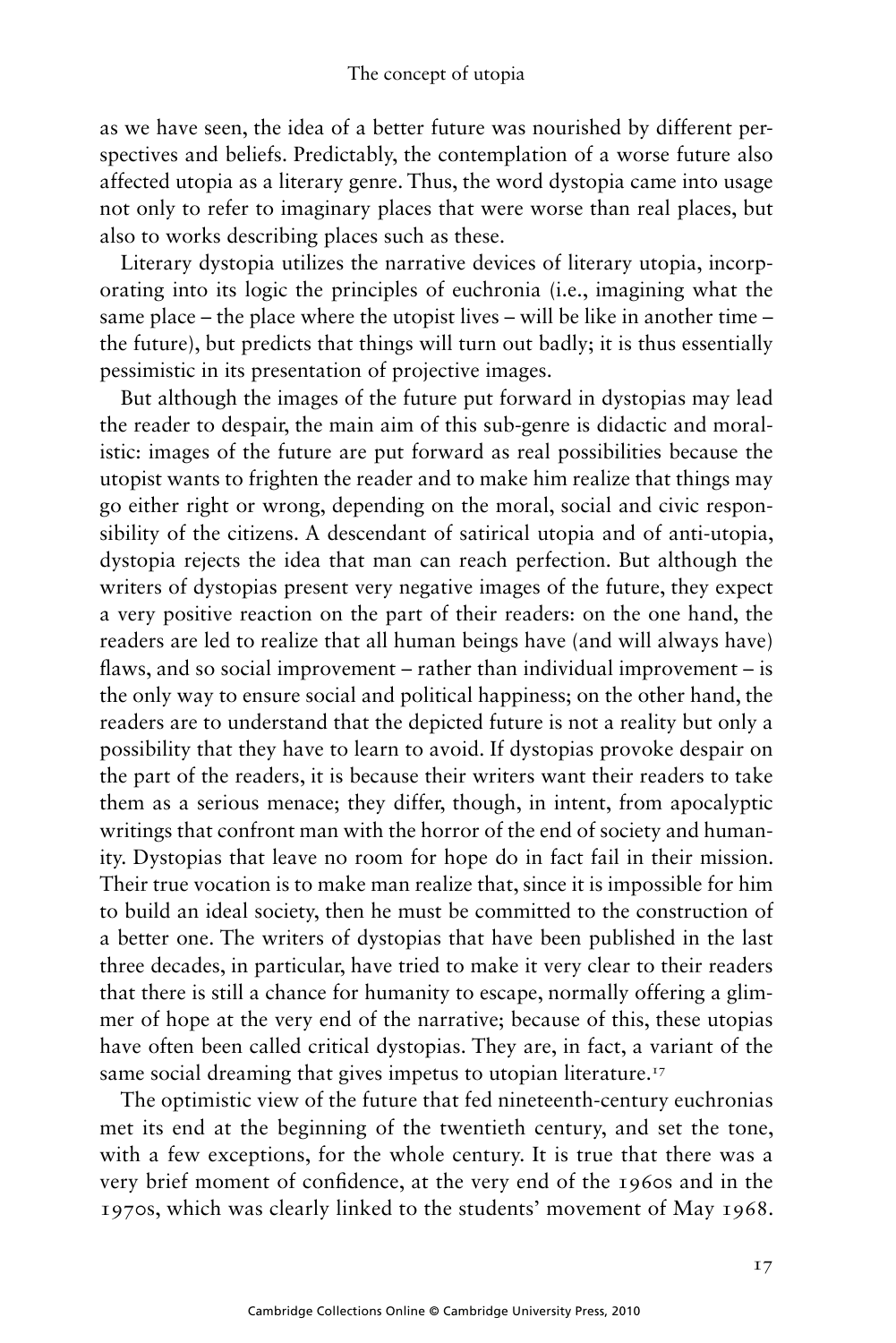During those few years, utopia was fed by the hope of change put forward by ecologist, feminist and New Left thinkers. Still, those euchronic writings already revealed a different attitude towards utopian thinking, presenting views of a better future, but by no means a perfect future. The awareness of the existing flaws in imagined societies had a positive intent, though: they aimed at making the readers keep looking for alternatives. Because of this, they came to be called critical utopias. But apart from these years, the twentieth century was predominantly characterized by man's disappointment – and even incredulity – at the perception of his own nature, mostly when his terrifying deeds throughout the two World Wars were considered. In this context, utopian ideals seemed absurd; and the floor was inevitably left to dystopian discourse. In the second half of the twentieth century, in particular, dystopias became the predominant genre in the United States.

Two ideas, which are intimately connected, have fed dystopian discourse: on the one hand, the idea of totalitarianism; on the other hand, the idea of scientific and technological progress which, instead of impelling humanity to prosper, has sometimes been instrumental in the establishment of dictatorships. The first images of a future where the results of scientific and technological progress were misused are to be found in the canonical dystopias of the Russian writer Yevgeny Zamyatin ( *We,* 1921), Aldous Huxley ( *Brave New World*, 1932 ), and George Orwell ( *Nineteen Eighty-Four*, 1949), and have, in fact, inspired generations of authors.<sup>18</sup> Mainly from the 1970s until the present, dystopias, nourished by projective images of scientific and technological advancement, have in fact been frequently confused with science fiction (which, as we have seen above, has also acquired a more acute political vocation).

Heterotopia is another neologism which is frequently used regarding dystopia. This neologism is of a different kind from the ones that we mentioned above. In fact, it was created as a medical term to refer to a misplacement of organs in the human body. When the French theorist Michel Foucault used the term heterotopia out of the context of medical usage, it had already been deneologized in that field; as it was new only insofar as it was being used in a different context, the word heterotopia can be classified as a diaphasic neologism. Heterotopian spaces are spaces that present an order which is completely different – even opposite – to that of real spaces. Within the context of dystopian literature, heterotopias represent a kind of a haven for the protagonists, and are very often to be found in their memories, in their dreams, or in places which, for some reason, are out of the reach of the invigilation system which normally prevails in those societies. 19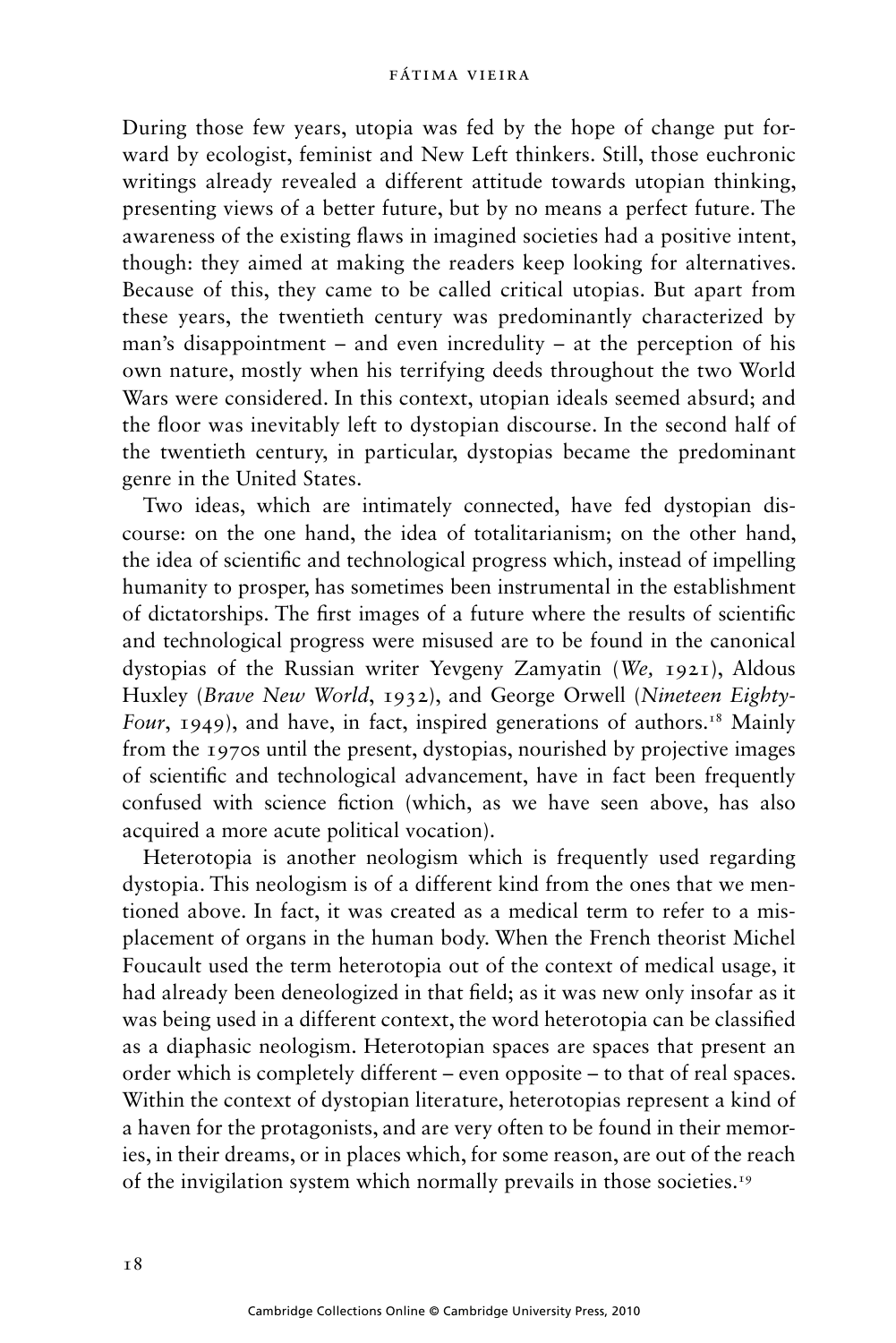# **The death of utopia? Political and philosophic utopias**

In recent years, several anti-utopian authors have declared that utopia is on the verge of disappearing – if it is not dead already. These authors have grounded their claims on the idea that we are now witnessing a moment of cultural retreat, as well as of a vanishing of real political convictions, and envisage the fact that contemporary writers seem to be capable of writing dystopias only as a very clear sign of man's incapacity to put forward positive images of the future. The topic of the death of utopia is by no means new, and it dominated the intellectual discussion of the 1950s and the 1960s. 20 The prediction of such a death has been mainly grounded on three reasons.

The first reason – which is really the most common – is related to utopia as a literary genre; this is, however, a false reason. In fact, what we have witnessed, since the creation of utopia by Thomas More in 1516, is the history of an amazing survival of the literary genre, which has indeed been capable of adapting itself to the demands of new times. Actually, to each historical moment, utopian literature put forward made-to-measure solutions; and when those solutions seemed to be no longer suited to the problems posited by new historical circumstances, the announcement of the death of utopias seemed to be inevitable. This announcement was based, though, on confusion between the form (the literary genre) and content (the message). We can no doubt accept the idea of the death of the utopias of the Renaissance, of the utopias of the Enlightenment or of socialist utopias, in the sense that the solutions that they put forward had short-term relevance and ceased to be applicable to subsequent historical moments. The idea of the death of utopia as a literary genre is absurd, though. In effect, utopia has in the last two decades proved once more to be versatile and capable of adapting itself to the demands of the new world and to the technological interests of the younger generations. By adopting the logic of the narrative construction of hyperfiction, $21$  utopia has in fact transformed itself into something that can best be described by a derivation neologism: hyperutopia *.* Posted on the Internet and relying on an assemblage of texts connected by Internet links, hyperutopia forces its reader to deal with the problems of multilinear reading, of the abolition of the idea of centre and margins, as well as of all forms of hierarchies. In fact, it is for the reader to decide which links are to be activated, each reading of the texts corresponding to a different interpretation. In the virtual space of the Internet, hyperutopia is the actual proof of utopia's capacity for change and will certainly ensure the survival of literary utopias – until the day the development of some new technologies leads us to more utopian (re)inventions.<sup>22</sup>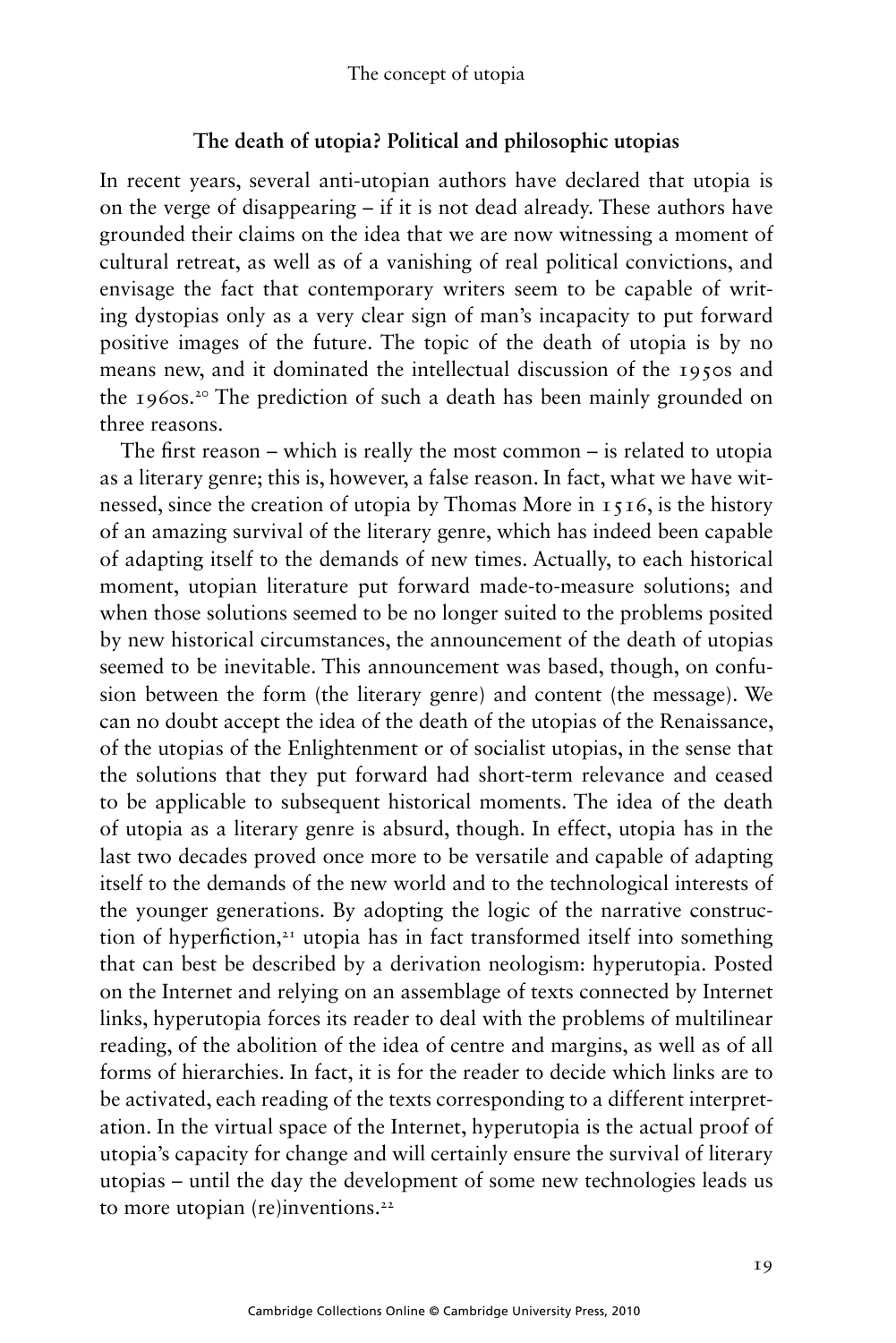The second reason which has led anti-utopian thinkers to proclaim the death of utopia has to do with its identification with Marxist ideology, which dominated intellectual discussion throughout the second half of the twentieth century. It was first asserted by Karl Popper, in his famous book *The Open Society and its Enemies* (1945), where in a rather abusive way the philosopher put utopian and Marxist thought at the same level, denouncing both for being fed by a wish to construct a radically new, beautiful world at the cost of the sacrifice of good things that exist in the present.<sup>23</sup> The same reasoning was employed by a considerable number of authors of the 1950s and the 1960s. In fact, at that time, the theme of the death of utopia was intimately related to the ideas of the end of philosophy, the end of ideology and the end of history.

The third reason for the announcement of the death of utopia is, paradoxically, connected with a very positive view of the possibilities of changing society, and was the result of the revival of utopian spirit that took place in the late 1960s and 1970s. Representing this optimistic trend, Herbert Marcuse announced, in  $1967$ , that the end of utopia was finally possible because all the material and intellectual forces that would enable change were already within the reach of man, who would only have to find a way to overcome the difficulties posed by the productive forces.<sup>24</sup>

Having looked at these reasons for the possible death of utopia, it is easy to see that this feeling has arisen due to the misconception that utopia must have a political agenda, which is to be fulfilled. This situation forces us to think about the nature of utopia: is it not possible for utopia to exist without an underlying political plan?

In order to answer this question, we first have to consider the very nature of utopia. As we have seen, utopian thought, defined as the tendency for man to think of an alternative when he lives in unfavourable circumstances, clearly preceded the invention of the word by Thomas More at the beginning of the sixteenth century. In fact, it could not have been otherwise, as utopian thought has an anthropological dimension, and must be seen as a manifestation of the wishing nature of man. This nature reveals itself in times when man is particularly discontent; in this way, the act of imagining, of creating what does not exist yet (to use Ernst Bloch's idea), is justified, on the one hand, by the very disposition of man towards utopia, and is aroused, on the other hand, by his dissatisfaction with the circumstances in which he lives.<sup>25</sup>

Actually, the idea of the death of utopia derives from a very common confusion of the concepts of utopia, project and ideology: utopia is innate to man and has a perennial and immeasurable nature; by contrast, ideological projects are provisional solutions to transitory problems. Utopia may well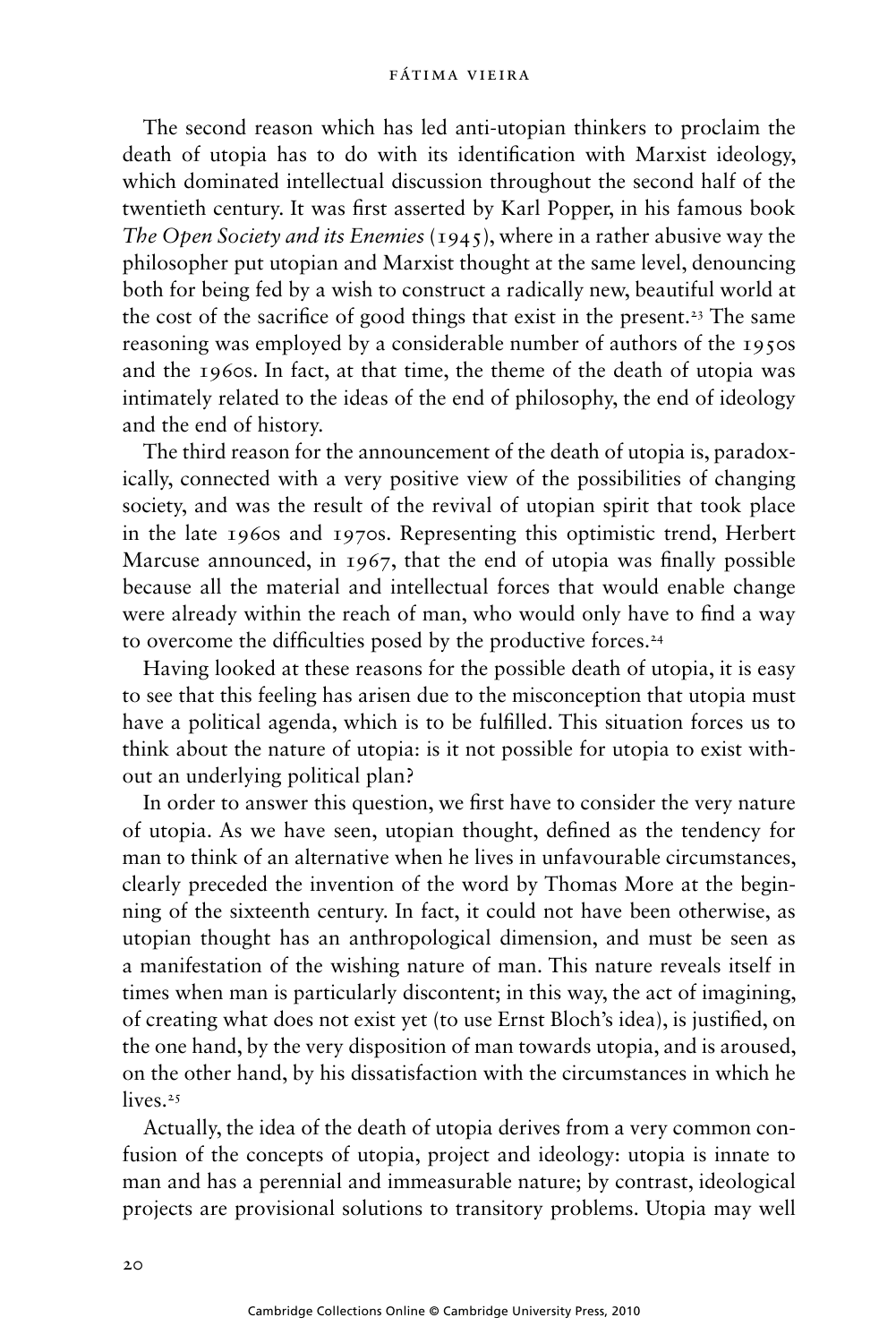be nourished by a project, but its strength is not totally exhausted by it; it has an energy of its own, which outlives the blueprint. We can certainly understand this better if we bear in mind the distinction, suggested by Ernst Bloch, between ideal and idealization.<sup>26</sup> Utopia belongs to the realm of the ideal, whereas the project belongs to the realm of idealization. Political– ideological utopia derives from the coincidence of the ideal with the idealization; and if it seems to have a short lifetime, this is because the idealization cannot, by nature, overcome the frontiers of the problems it tries to solve. The utopian ideal, however, is nourished by an immeasurable and perennial desire – a surplus of desire – which not only ensures the survival of utopia, but also its dynamic nature.

The distinction between the concepts of ideal and idealization provides us with a basis for the understanding of the difference between the political utopia and the philosophical utopia, as well as with an explanation for the fact that only sometimes is utopia capable of fulfilling its catalytic function, that is, of inspiring man to take action.<sup>27</sup> The political vocation of utopia was particularly apparent in the seventeenth century in England, in the works of Winstanley and Harrington, for example, and even more systematically promoted in the nineteenth century in the works of utopists such as the British designer and writer William Morris or the American writer Edward Bellamy, where the entanglement of utopia and socialist thought was more obvious.

However, as we have seen, the twentieth century was mostly nourished by dystopian (if not completely disenchanted) images of the future. Actually, in spite of the very inspiring critical works of thinkers such as Ernst Bloch  $(1885-1977)$  and Karl Mannheim  $(1893-1947)$ , the catalytic function of utopia was only revealed in the late 1960s and in the 1970s, cherished by the hope of feminist, ecological and New Left thinkers. But what has become of utopia at the dawn of the new millennium?

## **Utopia today**

The world is experiencing a grave crisis; the nature of our predicament is economic, environmental, social and political, but it is certainly also philosophical. Throughout history, utopia has been subject to similar pressures – will it not have a role to play this time? Looking around, it seems that utopia has been replaced by images of a very unsatisfactory present, or, in the case of utopian literature, by images of a dystopian future. Has man lost his capacity to think of alternatives? Is utopia, in fact, finally on the verge of death?

Neither utopia as a concept nor as a literary genre is moribund; on the contrary, it is alive and well. We may have some difficulty in recognizing it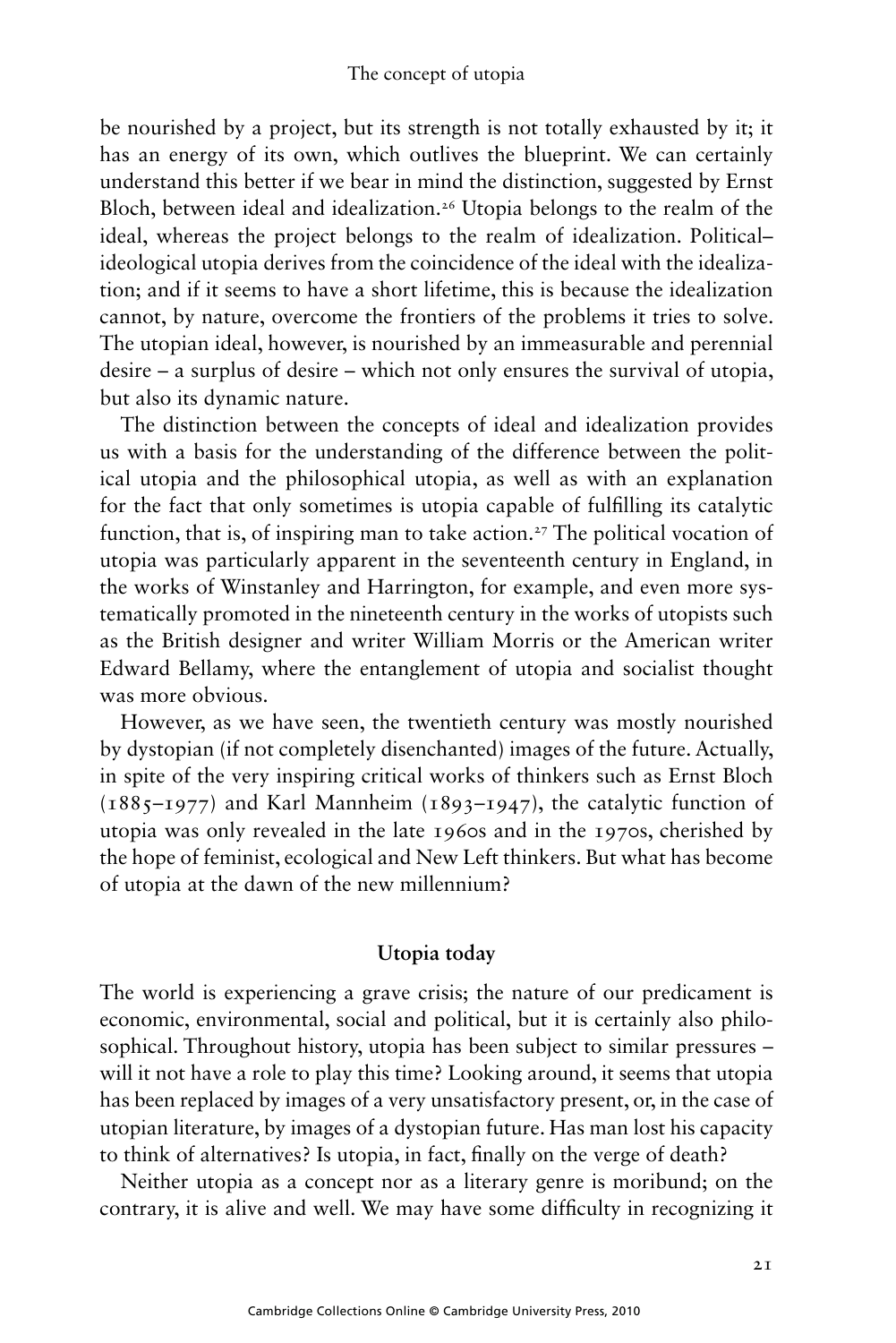because, once more, it has given proof of its extraordinary capacity to survive by reinventing itself. This process of reinvention has been dictated by the common confusion we mentioned above between utopia and political blueprints. At the end of the nineteenth century and in the first half of the twentieth century, utopia was too easily identified with socialist-communist projects, as well as with the idea of totalitarianism. The two World Wars, Hitler's utopian aspiration to 'purify the human race' and the collapse of the communist regimes all over the world led people to retreat from dreaming and forced them to adopt a very realistic perspective. Stigmatized by the ideas of impossibility and totalitarianism, utopian thought underwent an expressive change, and redefined its scope of action.

Although it did not abandon the idea of the future, utopian thought began to face it in a more short-term way. In fact, the vision of a completely different future, based on the annihilation of the present, which had been put forward by the political utopias of the nineteenth century, was replaced by a focus on a slower but effective change of the present. Utopia has then reshaped its nature and, by emphasizing its pragmatic features, it came to be associated with the idea of social betterment. Actually, the more usual formula promoted by an increasing number of authors would some decades ago have been considered a paradox – the idea of pragmatic utopianism. Abandoning the idea of blueprints and the need to define ambitious targets to be reached, utopia is now asserted as a process, and is incorporated in the daily construction of life in society.<sup>28</sup> There has no doubt been a significant shift: utopia no longer aspires to change the world at a macro-level, and is focused now on operating at a micro-level.<sup>29</sup> Inevitably, a new set of concepts has become part of utopian discourse: being envisaged mainly as a process of transformation, utopia incorporated the idea of possibilitism, and the thought of a sustainable utopianism took shape.

However, the concept of a pragmatic utopia must not be seen as a betrayal of the utopian visions of old times. Utopia has certainly not lost its critical perspective of the present; instead, it has become more relevant to the transformation of society: it continues to question, and the desire to accomplish effective change is still alive. However, the idea of a blueprint has been replaced by the idea of vaguer guidelines, indicating a direction for man to follow, but never a point to be reached. Contemporary utopianism is in fact dynamic, as it is nourished by the Blochian concept of a surplus of desire.

From this perspective, we can clearly see the functions that contemporary utopian thought has to fulfil. If it is true that its compensatory function has been rendered more visible, it is also true that its critical function has been reinforced, since the present is now seen not as a reality that has to be destroyed and replaced by a totally different society, but as a time-space from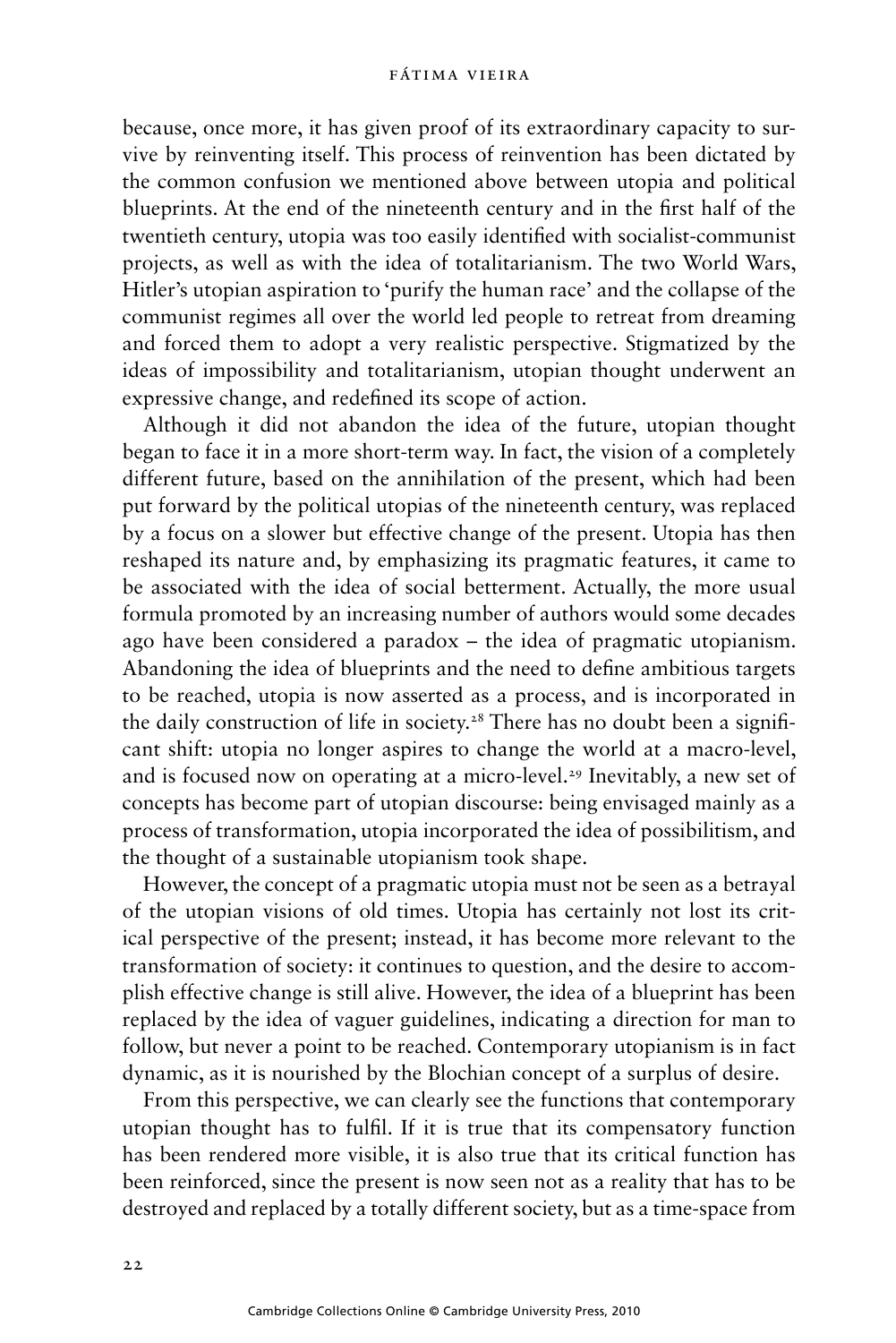which we need to depart. By establishing horizons of expectations (with the inevitable awareness that they will never be reached), utopias guide man to the reinvention and the reconstruction of humanity, and thus lead him to his emancipation. By this process, utopia also performs an expressive catalytic function.

Utopia is thus to be seen essentially as a strategy. By imagining another reality, in a virtual present or in a hypothetical future, utopia is set as a strategy for the questioning of reality and of the present. Taking mainly the shape of a process, refusing the label of an 'impossible dream', utopia is a programme for change and for a gradual betterment of the present; in that sense, it operates at different levels, as a means towards political, economic, social, moral and pedagogical reorientation. At last, utopia has become a strategy of creativity, clearing the way for the only path that man can possibly follow: the path of creation. By incorporating into its logic the dynamic of dreams and using creativity as its very driving force, utopia reveals itself as the (only possible?) sustainable scheme for overcoming the contemporary crisis.

## **NOTES**

- $I$  There are several moments in the creation of a neologism:  $(I)$  the moment when it is created; (2) the moment when it is received and starts being used by a given group; (3) the moment when it is *deneologized*, in other words when it ceases to sound unusual and is incorporated into the lexicon of that group.
- 2 On the importance of the idea of otherness for the definition of utopia, see Louis Marin, 'Frontiers of Utopia: Past and Present', *Critical Inquiry* 19:3 (1993), 403–11, and Darko Suvin, 'Theses on Dystopia 2001', in Tom Moylan and Raffaella Baccolini (eds.), *Dark Horizons: Science Fiction and the Dystopian Imagination* (New York: Routledge, 2003), pp. 187-201.
- 3 For a thorough analysis of these characteristics see Ruth Levitas, *The Concept of Utopia* (New York: Philip Allan, 1990).
- 4 Raymond Ruyer famously described these possible alternatives as *the possible laterals* in *L'Utopie et les utopies* (Paris: P.U.F., 1950 ). The concept of *not-yet*, which forms the ontological structure of Ernst Bloch's thought, is very important for the understanding of utopia as the principle of hope, since it presents the universe as an open system where nothing is static and where everything is in a constant process of formation. *Not-yet* is in fact the driving force of the idea of possibility for the future.
- 5 On the need for a distinction between utopianism and utopia as a literary genre, see Raymond Trousson, *Voyages aux Pays de Nulle Part: Histoire de la*  Pensée Utopique (Brussels: Éditions de l'Université de Bruxelles, 1979) and Vita Fortunati, 'Utopia as a Literary Genre', in Vita Fortunati and Raymond Trousson (eds.), *Dictionary of Literary Utopias* (Paris: Honoré Champion, 2000 ), pp. 634–43. Lyman Sargent suggests utopianism has been expressed in three different forms: utopian literature, communitarianism and utopian social theory in 'The Three Faces of Utopianism Revisited', *Utopian Studies* 5:1 (1994), 1-37.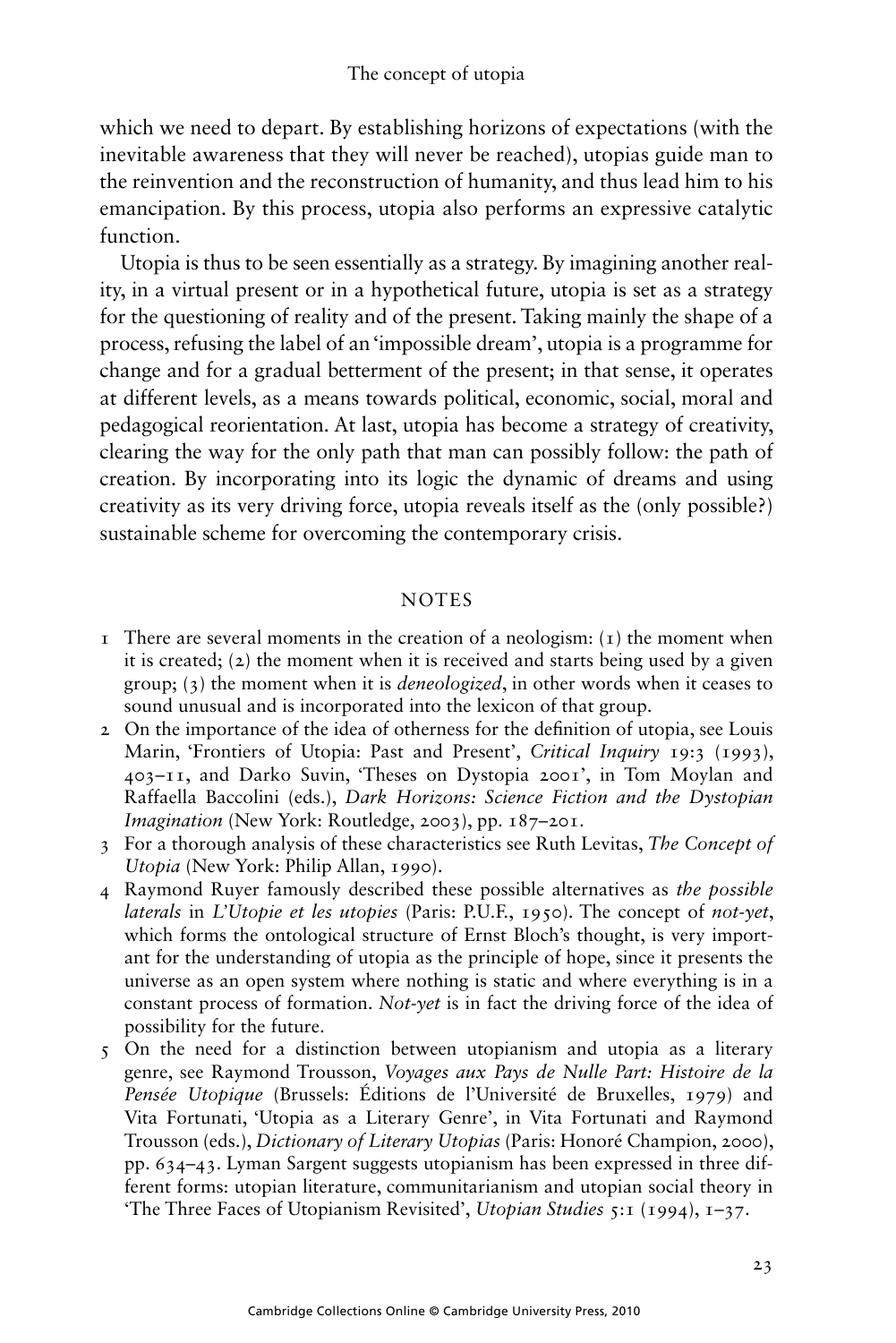- 6 For a description of the utopian motifs (tempests, shipwrecks …) and of recurrent characters in utopian literature, see Vita Fortunati, 'Fictional Strategies and Political Messages in Utopias', in Nadia Minerva (ed.), *Per una definizione dell'utopia: Atti del Convegno Internazionale di Bagni di Lucca, 12–14 settembre 1990* (Ravenna: Longo, 1992 ). On the importance of the voyage in utopia, see Marin, 'Frontiers of Utopia'.
- 7 Several authors, such as Darko Suvin in *Metamorphoses of Science Fiction: On the Poetics and History of a Literary Genre* (New Haven: Yale University Press, 1979) and Lyman Tower Sargent, 'The Problem of the Flawed Utopia', in Moylan and Baccolini (eds.), *Dark Horizons*, pp. 225–31, have refused to integrate the idea of perfection into the notion of utopia. On the argument that the idea of flaw is closer to utopia than the idea of perfection, see Sargent, 'The Problem'.
- 8 Louis-Sébastien Mercier, *L'An 2440: Un rêve s'il en fut jamais* (translated into English as *Memoirs of the Year Two Thousand Five Hundred*) (1771).
- 9 The publication of *Utopias of the British Enlightenment* by Gregory Claeys (Cambridge University Press, 1994) was very important in that sense, as it shed light on utopias that had literally been forgotten and that put forward constructive views of positive societies. Such is the case of 'Ideal of a Perfect Commonwealth', by David Hume, and 'Description of "New Athens"', by Ambrose Philips, included in that volume.
- 10 Thomas Paine, *Rights of Man*, Part I (J. S. Jordan: London, 1791 ), Part II  $(1792)$ .
- 11 William Godwin, *Enquiry Concerning Political Justice* (London: G. G. J. and J. Robinson, 1793 ).
- 12 Karl Marx and Friedrich Engels, *The German Ideology* (1845) (Moscow: Marx-Engels Institute, 1932).
- 13 Karl Mannheim, *Ideology and Utopia* (1929) (London: Routledge & Kegan Paul, 1936).
- 14 William Morris, *News from Nowhere* (London: Kelmscott Press, 1892 ).
- 15 The background to satirical utopia is Greek satire. The latter is in fact a *prefiguration* of the former, just as the myth of the Golden Age is a prefiguration of utopia itself.
- 16 John Stuart Mill, *The Collected Works of John Stuart Mill*: *Public and Parliamentary Speeches Part I November 1850–November 1868*, ed. John M. Robson and Bruce L. Kinzer (Toronto and London: University of Toronto Press and Routledge & Kegan Paul, 1988), vol. 28, ch. 88, 'The State of Ireland 12 March, 1868'.
- 17 On the idea of critical utopias and dystopias, see Tom Moylan, *Demand the Impossible: Science Fiction and the Utopian Imagination* (New York: Methuen, 1987 ) and Moylan and Baccolini (eds.), *Dark Horizons.*
- 18 Yevgeny Zamyatin, *We* (1921) (London: Jonathan Cape, 1970 ); Aldous Huxley, *Brave New World* (London: Chatto & Windus, 1932 ); George Orwell, *Nineteen Eighty-Four* (London: Secker & Warburg, 1949 ).
- 19 For a thorough analysis of the ways the word heterotopia has been used, see Kevin Hetherington, *The Badlands of Modernity: Heterotopia and Social Ordering* (London: Routledge, 1997).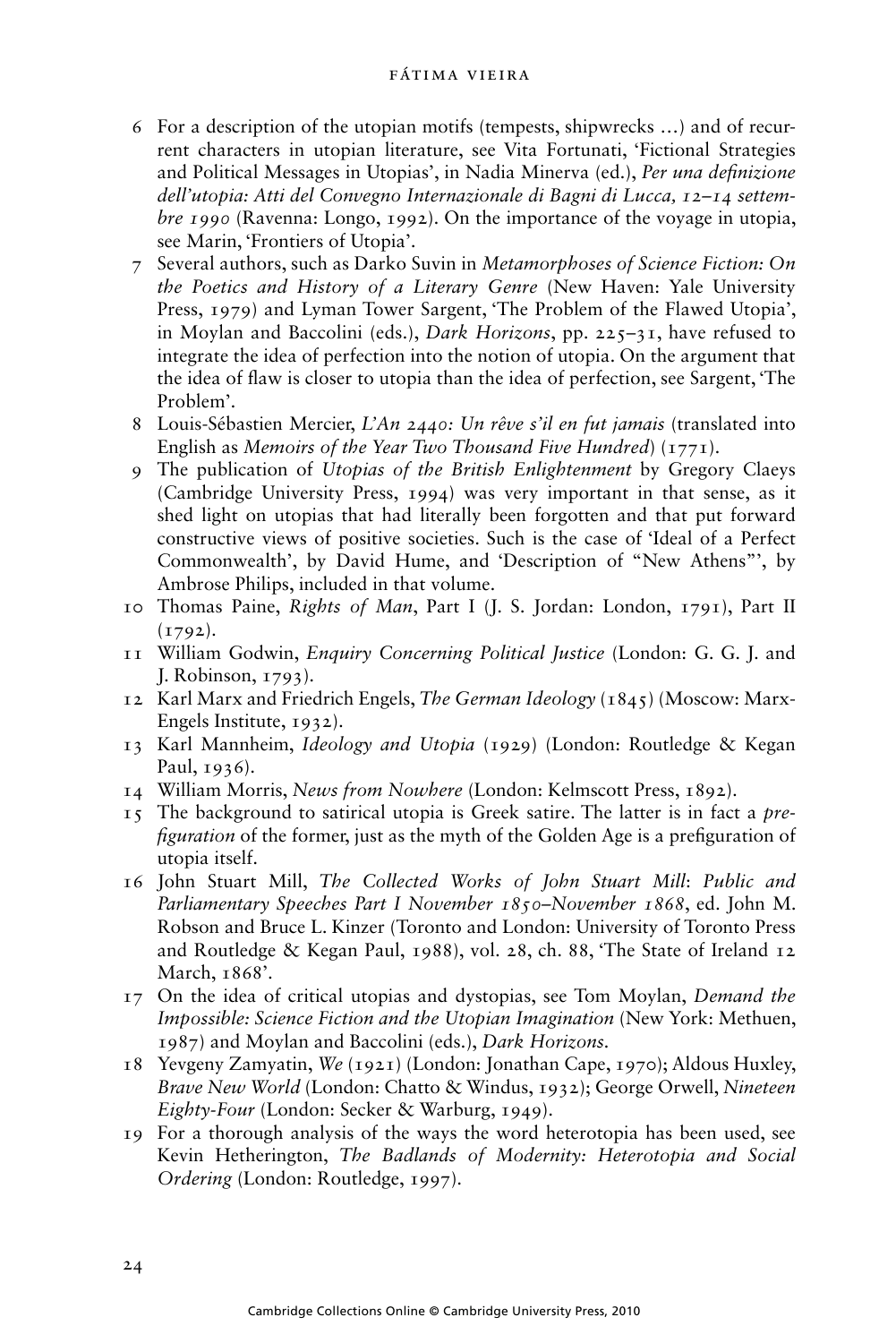- 20 Some good examples of this attitude can be found in Judith Shklar, *After Utopia: The Decline of Political Faith* (Princeton University Press, 1957), Seymour Martin Lipset, *Political Man* (London: Heinemann, 1960), Daniel Bell, *The End of Ideology* (Glencoe, IL: Free Press, 1960 ) and Raymond Aron, *Eighteen Lectures on Industrial Society* (New York: Free Press, 1962 ).
- $2I$  The concept of hyperfiction results from the conjugation of two notions: hypertext and fiction. Hypertext opened up the possibility of non-sequential reading and thus a different reading on the part of the reader, according to his/her interest in the information conveyed.
- 22 Hyperutopias differ from both micronations and virtual communities in that they describe imaginary countries, reporting with careful detail the invented political, economic, social and religious systems. Relying on cyborg aesthetics, hyperutopias are 'open texts' and must be seen as pieces of literature that materialize the experiment in hypertextual literature. For a good example of a hyperutopia, see the country of Bergonia (www.bergonia.org).
- 23 Karl Popper, *The Open Society and its Enemies* (1945) rev. edn (Princeton University Press, 1950).
- 24 Herbert Marcuse, *La Fin de l'Utopie* (Paris: Éditions du Seuil, 1967 ). In fact Marcuse gave voice to an optimistic view of the future which characterized the 1970s, when, as Raffaella Baccolini and Tom Moylan have pointed out in *Dark Horizons* (2003), ecological, feminist and New Left thought gave shape to a utopian revival.
- 25 On the anthropological disposition of the human being towards utopia, see Frank and Fritzie Manuel, *Utopian Thought in the Western World* (Cambridge, MA: The Belknap Press of Harvard University Press, 1979 ), Vincent Geoghegan, *Utopianism and Marxism* (Oxford: Peter Lang, 2008 ) and Cosimo Quarta, 'Homo Utopicus: On the Need for Utopia', *Utopian Studies* 7:2 (1996), 153-66. For a contrary view see Levitas, *The Concept of Utopia* and Krishnan Kumar, *Utopia and Anti-Utopia in Modern Times* (Oxford: Basil Blackwell, 1987 ).
- 26 For an elaboration on the distinction between the concepts of *ideal* and *idealization*, see Henri Maler, *Convoiter l'Impossible* (Paris: Albin Michel, 1995).
- 27 On the discussion of the need for a distinction between philosophical and political utopias, see Adalberto Dias de Carvalho, 'From Contemporary Utopias to Contemporaneity as a Utopia', in Fátima Vieira and Marinela Freitas (eds.), *Utopia Matters: Theory, Politics, Literature and the Arts* (Porto: Editora University Press,  $2005$ ), pp. 63–80.
- 28 Good examples of this shift can be found in Lucy Sargisson, *Utopian Bodies and the Politics of Transgression* (London: Routledge, 2000 ), Arrigo Colombo, 'The New Sense of Utopia: The Construction of a Society Based on Justice', *Utopian Studies* 11:2 ( 2000 ), 181–97, Eric McKenna, *The Task of Utopia: Politics and Culture in an Age of Apathy* (New York: Basic Books, 2001 ) and Michael Marien, 'Utopia Revisited: New Thinking on Social Betterment', *The Futurist* 36:2 (March/April, 2002 ), 37–43.
- 29 Recent literary utopias reflect this new utopian attitude. See Fredric Jameson, *Archaeologies of the Future: The Desire Called Utopia and Other Science Fictions* (London: Verso, 2007 ) for a description of the way utopias have become auto-referential and meta-utopian.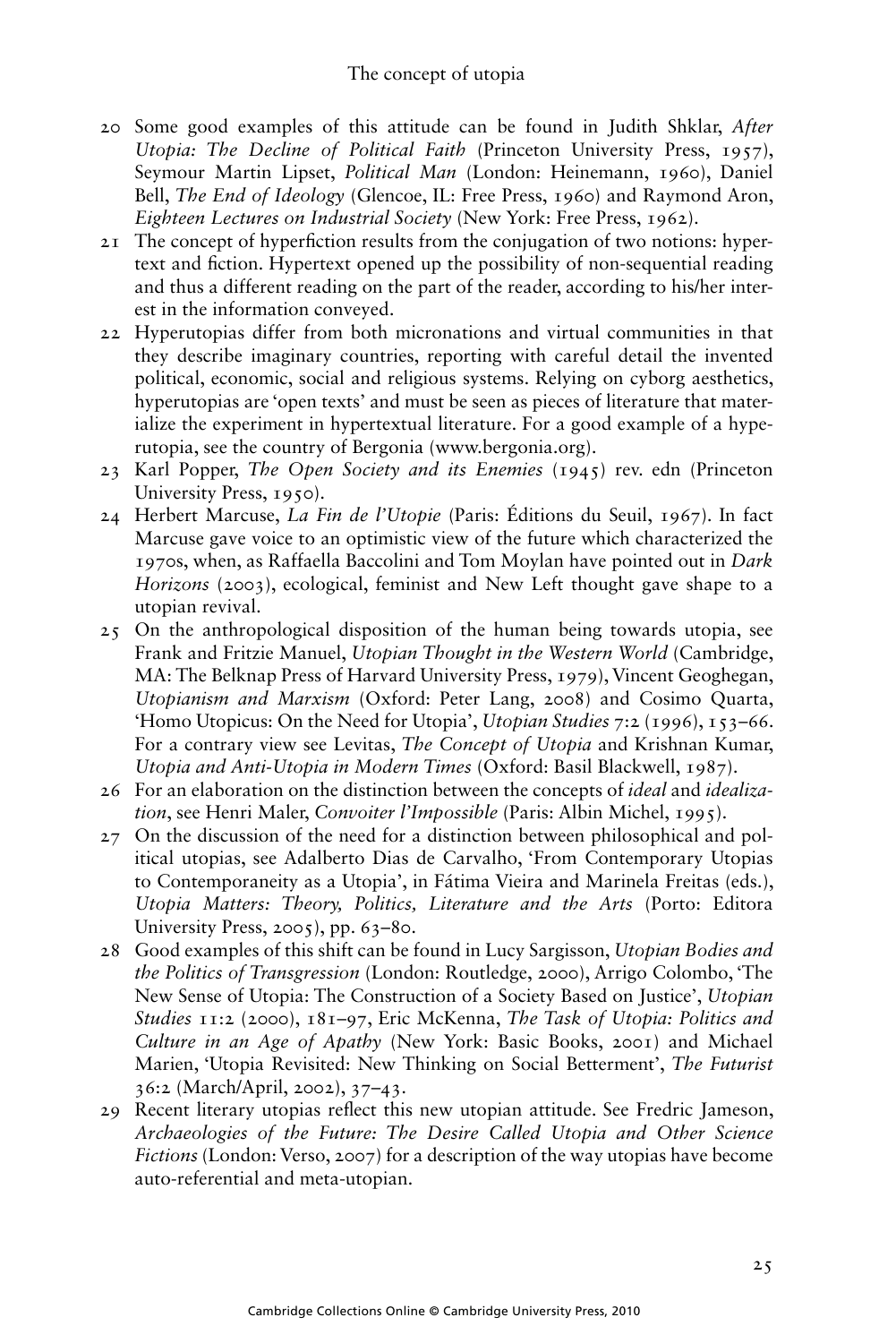#### Fátima Vieira

### BIBLIOGRAPHY

- Aron, Raymond, *Eighteen Lectures on Industrial Society* (New York: Free Press, 1962).
- Baccolini, Raffaella and Tom Moylan, 'Dystopia and Histories', in Tom Moylan and Raffaella Baccolini (eds.), *Dark Horizons: Science Fiction and the Dystopian Imagination* (New York: Routledge, 2003), pp. 1-12.
- Bell, Daniel, *The End of Ideology* (Glencoe, IL: Free Press, 1960).
- Carvalho, Adalberto Dias de, 'From Contemporary Utopias to Contemporaneity as a Utopia', in Fátima Vieira and Marinela Freitas (eds.), *Utopia Matters: Theory*, *Politics, Literature and the Arts* (Porto: Editora University Press, 2005), pp.  $63 - 80.$
- Claeys, Gregory (ed.), *Utopias of the British Enlightenment* (Cambridge University Press,  $1994$ ).
- Colombo , Arrigo , 'The New Sense of Utopia: The Construction of a Society Based on Justice', *Utopian Studies* 11:2 (2000), 181-97.
- Fortunati, Vita, 'Fictional Strategies and Political Messages in Utopias', in Nadia Minerva (ed.), *Per una definizione dell'utopia: Atti del Convegno Internazionale* di Bagni di Lucca, 12–14 settembre 1990 (Ravenna: Longo, 1992).
	- 'Utopia as a Literary Genre', in Vita Fortunatiand Raymond Trousson (eds.), *Dictionary of Literary Utopias* (Paris: Honoré Champion, 2000), pp. 634–43.
- Geoghegan, Vincent, *Utopianism and Marxism* (Oxford: Peter Lang, 2008).
- Godwin, William, *Enquiry Concerning Political Justice* (London: G. G. J. & J. Robinson,  $1793$ ).
- Hetherington , Kevin , *The Badlands of Modernity: Heterotopia and Social Ordering* (London: Routledge, 1997).
- Huxley, Aldous, *Brave New World* (London: Chatto & Windus, 1932).
- Jameson, Fredric, *Archaeologies of the Future: The Desire Called Utopia and Other Science Fictions* (London: Verso, 2007).
- Kumar, Krishan, Utopia and Anti-Utopia in Modern Times (Oxford and New York: Basil Blackwell, 1987).
- Levitas, Ruth, *The Concept of Utopia* (New York: Philip Allan, 1990).
- Lipset, Seymour Martin, *Political Man* (London: Heinemann, 1960).
- Maler, Henri, *Convoiter l'Impossible* (Paris: Albin Michel, 1995).
- Mannheim, Karl, *Ideology and Utopia* (1929) (London: Routledge & Kegan Paul, 1936).
- Manuel, Frank and Fritzie Manuel, *Utopian Thought in the Western World* (Cambridge, MA: The Belknap Press of Harvard University Press, 1979).
- Marcuse, Herbert, *La Fin de l'Utopie* (Paris: Éditions du Seuil, 1967).
- Marien, Michael, 'Utopia Revisited: New Thinking on Social Betterment', The *Futurist* 36:2 (March/April, 2002), 37-43.
- Marin, Louis, 'Frontiers of Utopia: Past and Present', *Critical Inquiry* 19:3 (1993),  $403 - 11$ .
- Marx, Karl and Friedrich Engels, *The German Ideology* (1845) (Moscow: Marx-Engels Institute,  $1932$ ).
- Mercier , Louis-Sébastien , *L'An 2440: Un rêve s'il en fut jamais* (1771; translated into English as *Memoirs of the Year Two Thousand Five Hundred*).